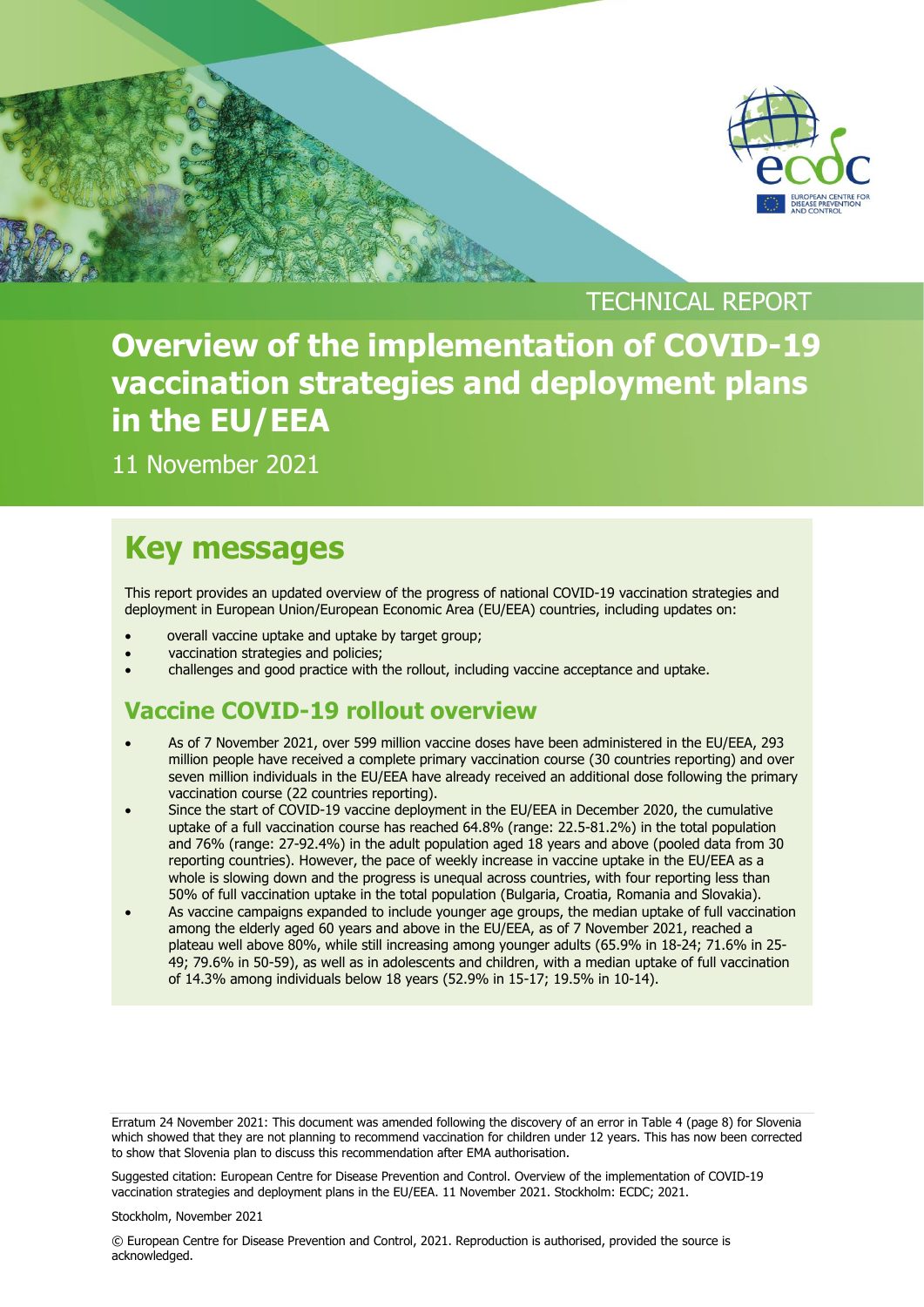### **Vaccination strategies and policies during rollout**

- From the start, vaccinations have been rolled out in phases through various priority groups. Countries initially prioritised elderly people, residents and personnel of LTCFs, healthcare workers, social care personnel, and people with certain comorbidities. All EU/EEA countries then opened vaccination to the general population, with all offering vaccination to those aged 12 years and over.
- Twenty-eight countries (out of the 28 countries who responded to this question) recommend the vaccination of pregnant women, most of them with mRNA vaccines following the first trimester.
- In June 2021, 16 countries had extended the timing between vaccine doses to provide the first dose to as many people in the priority groups as possible for vaccines with a two-dose schedule. The timing between the first and second dose varies by country and by vaccine product. As of September 2021, seven countries, among those that had previously extended the timing between doses, decreased the interval between doses for some vaccine products to accelerate the uptake of full vaccination, especially in the context of the increased circulation of the Delta variant.
- Twenty-one countries recommend specific COVID-19 vaccine products for specific population groups. The adaptation is mainly based on age-specific recommendations for both the Vaxzevria and COVID-19 Vaccine Janssen.
- All 30 countries recommend an additional dose as an extension of the primary series for those with weakened immune systems and a booster dose to different population groups to improve protection in individuals for whom immunity may wane after completing the primary schedule. Eight countries incorporate the booster dose in the yearly seasonal influenza vaccination campaign and eight countries will not incorporate the two vaccines, whereas for six countries this is still under discussion.
- Twenty-two countries are administering a heterologous primary schedule of vaccine doses under specific circumstances, with seven countries routinely recommending an mRNA vaccine as a second dose following a first dose of Vaxzevria.
- The majority of countries do not have mandatory vaccination in place. Only five countries have mandatory vaccination in place for healthcare workers and/or workers in long-term care facilities.

### **Vaccine acceptance, hesitancy, and uptake**

- With vaccination uptake plateauing, and with some countries lagging behind in increasing uptake, many countries are now trying to reach those population groups that still have low uptake, such as under-served and vulnerable groups and young people.
- Countries are using a range of strategies to encourage vaccine acceptance and address vaccine hesitancy or uptake. These include measures such as: mobile and pop-up vaccination teams/clinics; targeted communication strategies; outreach initiatives and intersectoral partnerships for communitybased interventions. Some countries have also introduced incentives to be vaccinated, while others have mandatory vaccination for healthcare workers.
- Increasing vaccination uptake and ensuring all eligible individuals are fully vaccinated, especially those at higher risk of severe disease, continues to be the highest priority at this stage of the vaccination rollout in the EU/EEA.

The rollout of national vaccination campaigns is a continuously moving process, and this report provides a snapshot of the progress to date.

## **Scope of this document**

ECDC has previously published six technical reports on vaccination strategies and vaccine deployment across EU/EEA countries, on 2 December 2020 [1], 1 February 2021 [2], 29 March 2021 [3], 6 May 2021 [4], 14 June 2021 [5] and 23 September 2021 [6]. This sixth technical report provides an updated overview of the progress of national COVID-19 vaccination strategies in EU/EEA countries, including updates on: vaccine uptake overall and by target group; vaccination strategies and policies in place; vaccine acceptance and hesitancy; and challenges countries face with increasing uptake and good practices to mitigate these challenges.

# **Target audience**

Target audiences for this document are the European Commission, the Health Security Committee (HSC), the EU/EEA National Immunisation Technical Advisory Groups (NITAGs) collaboration and national public health institutes and ministries of health in the EU/EEA, as well as public health experts and decision-makers at subnational level in charge of implementing vaccine deployment plans.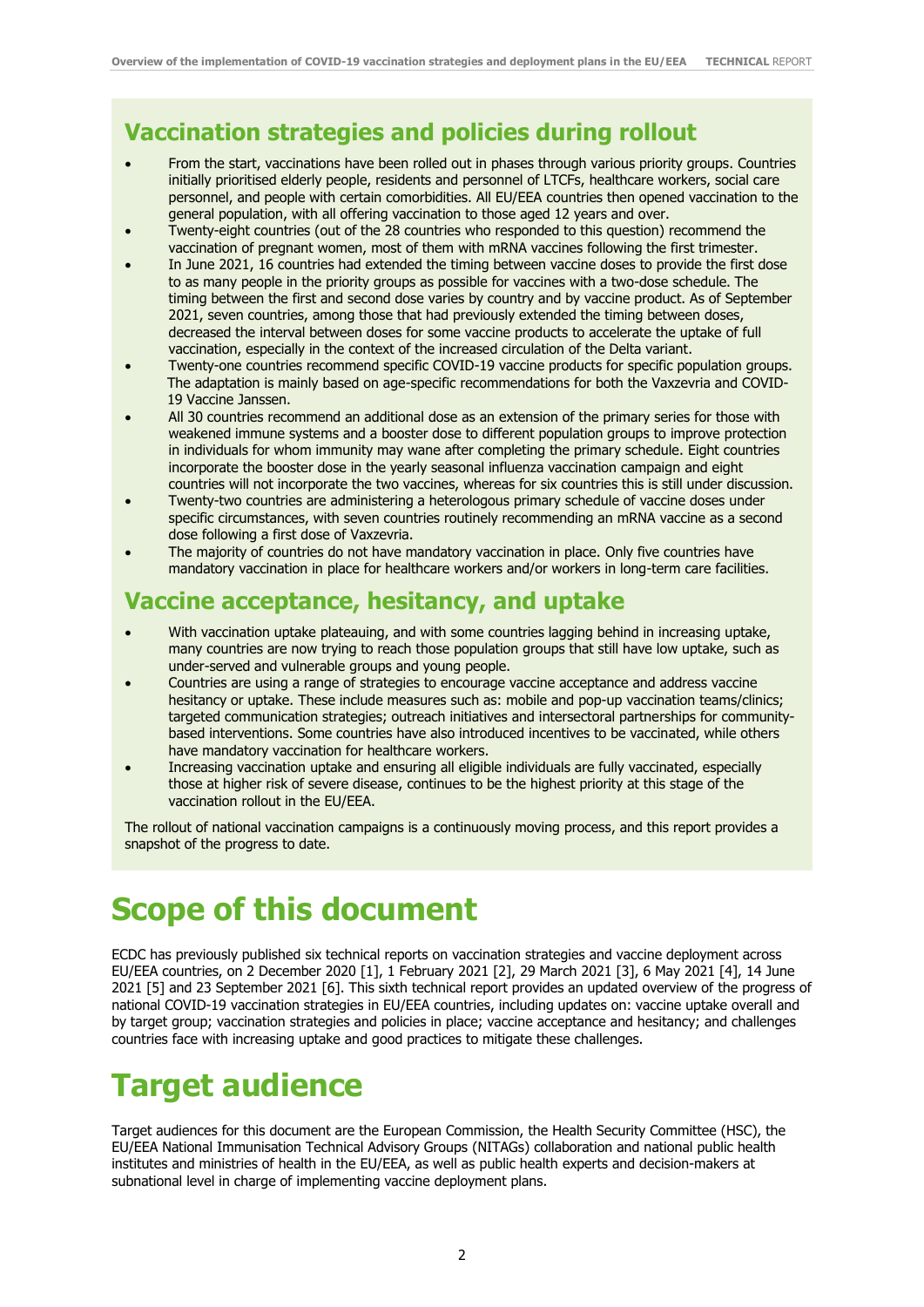# **Methods**

The information provided in this report was collected from the following sources:

### **The Integrated Situational Awareness and Analysis report**

Questions on vaccines are sent by the European Commission to EU/EEA countries for the Integrated Situational Awareness and Analysis (ISAA) report. The ISAA report is prepared under the Integrated Political Crisis Response Mechanism (IPCR) of the Council of the European Union [7,8].

- Since 9 December 2020, a weekly set of questions has been sent via the ISAA report to representatives of countries, as validating authorities of the IPCR, to gather regular information on various topics around COVID-19. One section of these questions covers vaccination strategies and deployment. The representatives of countries gather the responses to the questions from different agencies and ministries in their countries.
- This report is based on: Responses from countries to the vaccine-related questions received between 13 September and 26 October. Where relevant, data are included from responses provided before September. The response rate from countries to each question is specified in the sections below.
- On 3 November 2021, a draft version of this report was sent to the Health Security Committee Members for verification and validation, and to complement any missing information.

## **Data from The European Surveillance System**

ECDC has implemented a monitoring system to collect information on vaccine rollout (the number of doses distributed to EU/EEA countries and administered, including by age groups and other prioritised populations) since mid-January 2021, in conjunction with the World Health Organization's Regional Office for Europe. EU/EEA countries have been reporting data on the COVID-19 vaccine rollout through The European Surveillance System (TESSy), which can be viewed on the COVID-19 Vaccine Tracker [9] on ECDC's website, as well as the weekly COVID-19 country overviews [10]. The information on the COVID-19 vaccine rollout presented in this report is based on the most recent data reported by EU/EEA countries to TESSy and displayed in the Vaccine Tracker as of 10 November 2021. The Vaccine Tracker may be consulted for additional details and country specific [disclaimers on data.](https://vaccinetracker.ecdc.europa.eu/public/extensions/COVID-19/vaccine-tracker.html#notes-tab)

# **Results**

## **COVID-19 vaccine rollout overview**

As of 7 November 2021 (week 44, 2021), over 599 million vaccine doses have been administered in the EU/EEA, 293 million people have received a complete primary vaccination course (30 countries reporting) and over seven million individuals in the EU/EEA have already received an additional dose following the primary vaccination course (22 countries reporting) [9].

Since the start of COVID-19 vaccine deployment in December 2020 and as of 7 November 2021, the cumulative vaccine uptake in the total population in the EU/EEA reached 69.5% (range: 24.9-87.8%) for at least one vaccine dose and 64.8% (range: 22.5-81.2%) for the full vaccination course (pooled data from 30 reporting countries). Among adults (aged 18 years and older) in the EU/EEA as a whole, the cumulative vaccine uptake reached 81.1% for at least one vaccine dose (range 29.7-98.8%) and 76% for the full vaccination course (range: 27-92.4%) (pooled data from 30 reporting countries) [10].

As the cumulative vaccine uptake in the adult population in the EU/EEA reaches above 75%, the increase in vaccine uptake in the total population is mostly driven by the rollout in younger age groups, including among eligible individuals below 18 years. On the other hand, the overall pace of weekly increase in vaccine uptake in the EU/EEA is slowing down (Figure 1) and the progress is unequal across countries (Figure 2). It is notable that a few EU/EEA countries are lagging behind, with four still reporting less than 50% of full vaccination uptake in the total population (Bulgaria, Croatia, Romania and Slovakia).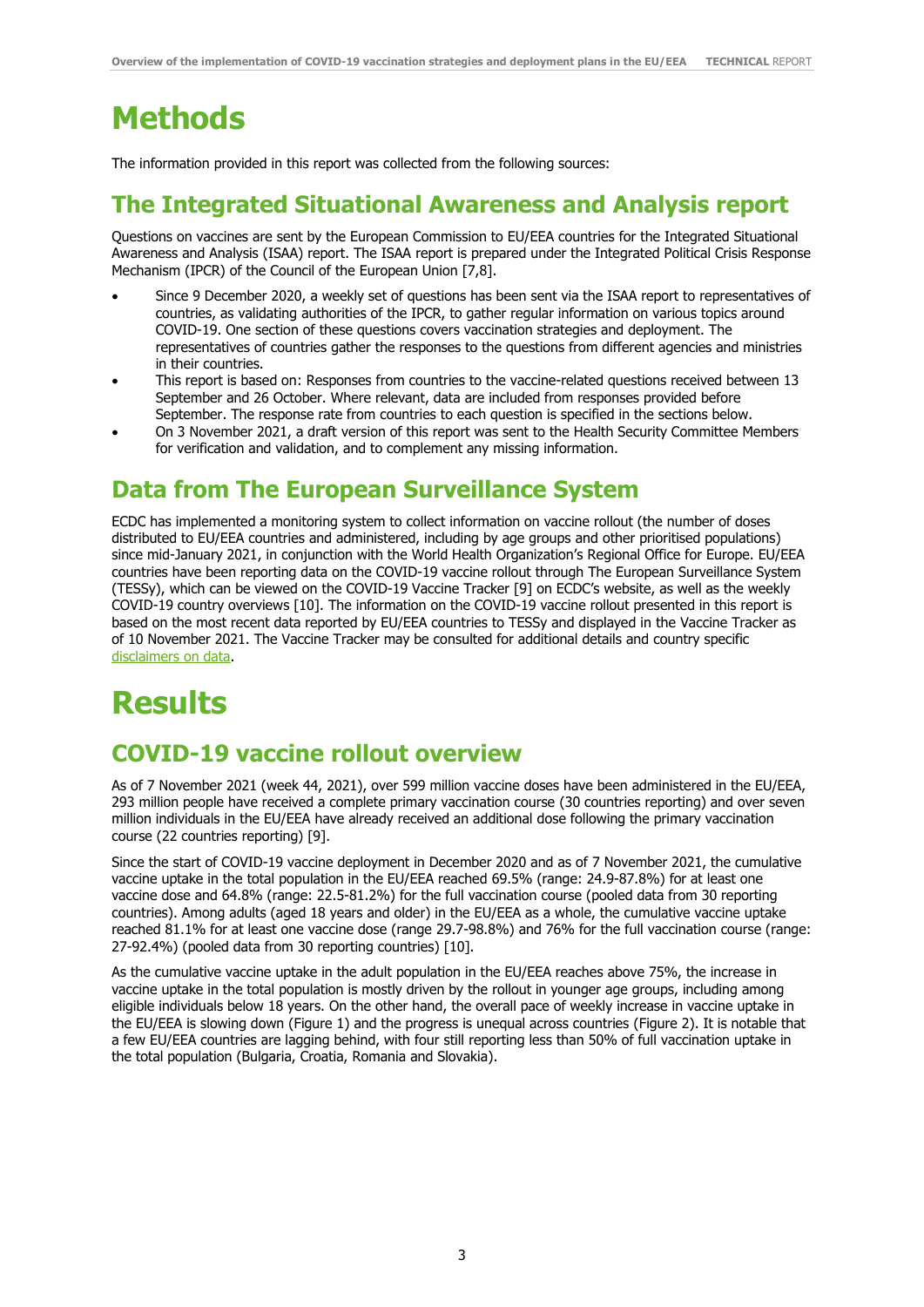



Source: TESSy; data reported by 30 countries as of week 44, 2021. The total population includes children and adolescents for whom the vaccine is not yet indicated (e.g. below 12 years) or who may not be included in national target groups yet.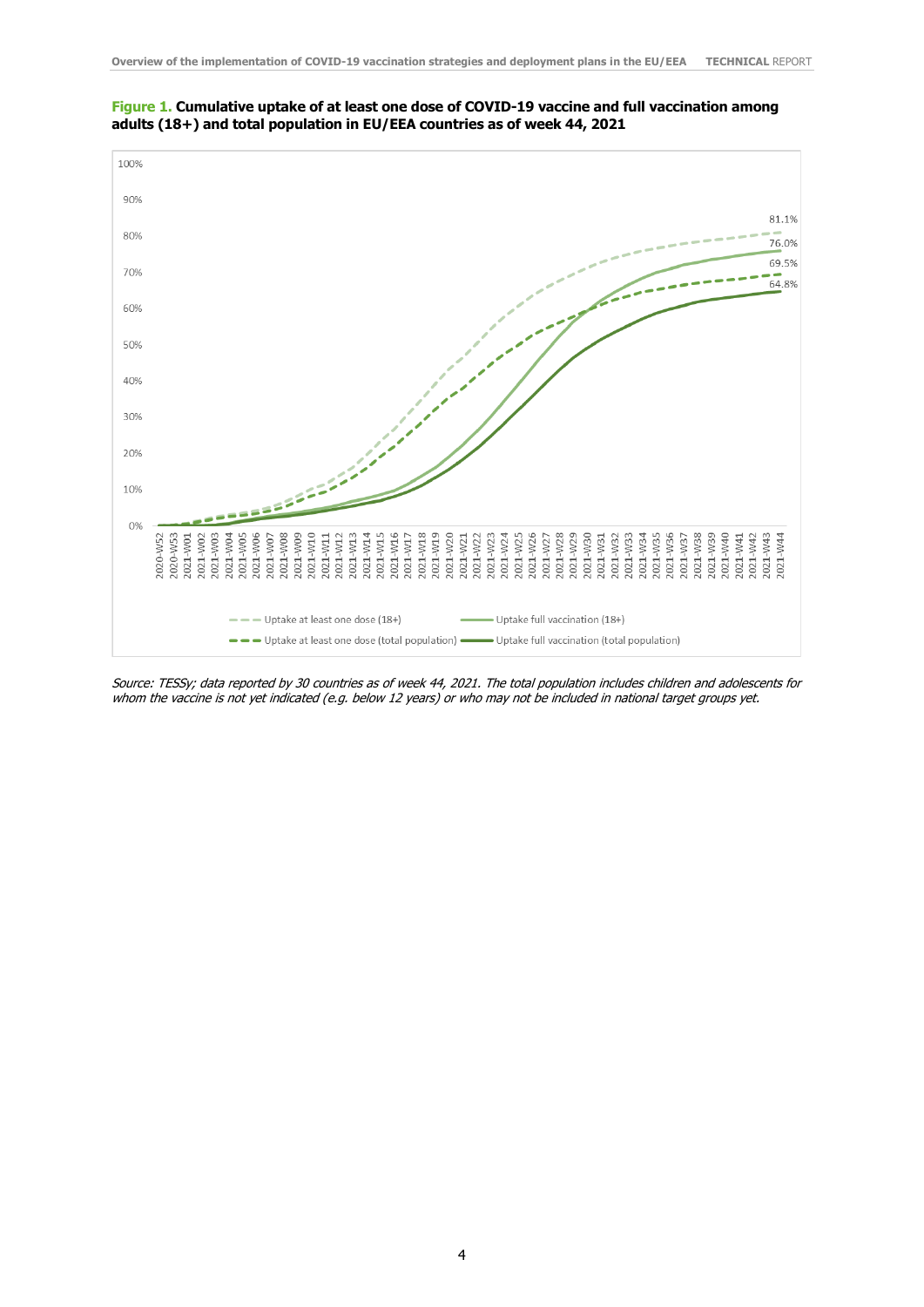

#### **Figure 2. Cumulative uptake of full COVID-19 vaccination in the total population by EU/EEA country as of week 44, 2021**

Source: TESSy; data reported by 30 countries as of week 44, 2021. See th[e Notes on data](https://qap.ecdc.europa.eu/public/extensions/COVID-19/vaccine-tracker.html#notes-tab) in the ECDC Vaccine Tracker for country specific disclaimers.

As of 7 November 2021, the median uptake of full vaccination among the elderly aged 60 years and above in the EU/EEA reached a plateau well above 80%, while still increasing among younger adults, (65.9% in 18-24; 71.6% in 25-49; 79.6% in 50-59), as well as eligible adolescents and children (Figure 3). With the expansion of the vaccine rollout to include eligible adolescents and children, as of 7 November 2021, the median uptake of full vaccination in those under 18 years reached 14.3% (52.9% in 15-17; 19.5% in 10-14).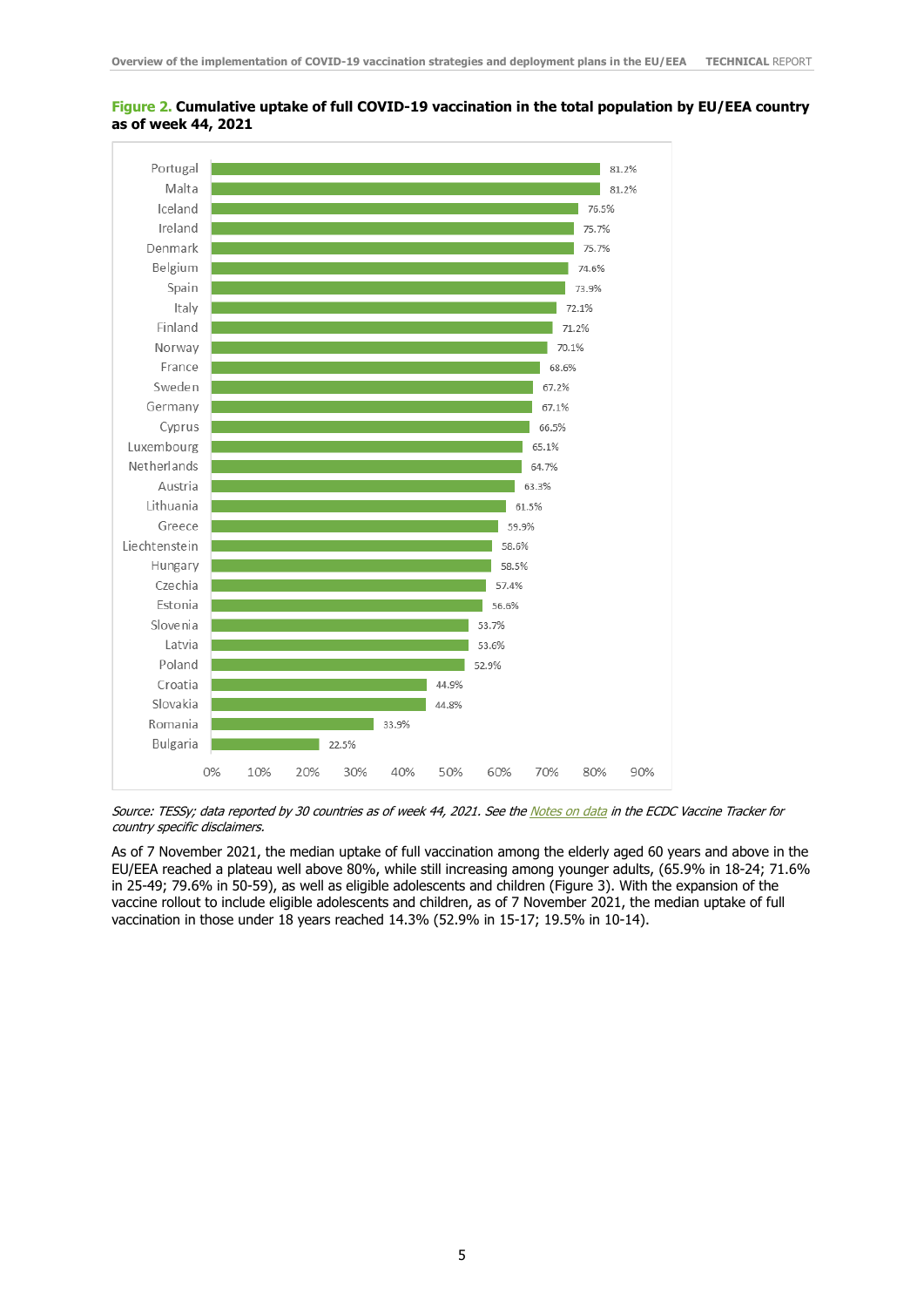

**Figure 3. Median cumulative uptake of full vaccination by age group, as of week 44, 2021** 

Source: TESSy; data reported by 27 countries as of week 44, 2021 (missing Germany, Liechtenstein and The Netherlands); for age groups 10-14 and 15-17 data are available for 17 countries (missing Belgium, Bulgaria, Estonia, France, Germany, Hungary, Italy, Liechtenstein, Malta, the Netherlands, Norway, Romania, Slovenia).

Table 1 shows a summary of the cumulative uptake of full vaccination in the total population, adults (18+), individuals under 18 years and priority groups (e.g. elderly 60+, healthcare workers, residents in long term care facilities). More information on the COVID-19 vaccine rollout in EU/EEA countries can be found on the ECDC Vaccine Tracker [9] and in the weekly COVID-19 vaccine rollout overview [10].

| Vaccine uptake                                                             | Uptake (range)           | <b>Reporting countries</b>                                                                                                                                                                                                                                     |
|----------------------------------------------------------------------------|--------------------------|----------------------------------------------------------------------------------------------------------------------------------------------------------------------------------------------------------------------------------------------------------------|
| Full vaccination in the total population                                   | 64.8 (range: 22.5-81.2%) | All 30 EU/EEA countries                                                                                                                                                                                                                                        |
| Full vaccination among adults (18+)                                        | 76% (range: 27-92.4%)    | All 30 EU/EEA countries                                                                                                                                                                                                                                        |
| Full vaccination among those under 18<br>years (median)                    | 14.3% (range: 0.9-28.8%) | 27 (Austria, Belgium, Bulgaria, Croatia, Cyprus, Czechia,<br>Denmark, Estonia, Finland, France, Greece, Hungary,<br>Iceland, Ireland, Italy, Latvia, Lithuania, Luxembourg,<br>Malta, Norway, Poland, Portugal, Romania, Slovakia,<br>Slovenia, Spain, Sweden) |
| Full vaccination among people aged 60+<br>years (median)                   | 86.2% (range: 31.5-100%) | 27 (Austria, Belgium, Bulgaria, Croatia, Cyprus, Czechia,<br>Denmark, Estonia, Finland, France, Greece, Hungary,<br>Iceland, Ireland, Italy, Latvia, Lithuania, Luxembourg,<br>Malta, Norway, Poland, Portugal, Romania, Slovakia,<br>Slovenia, Spain, Sweden) |
| Full vaccination among healthcare workers<br>(median)                      | 87% (range: 25.9–100%)   | 17 (Bulgaria, Croatia, Czechia, Denmark, Estonia, France,<br>Greece, Hungary, Iceland, Ireland, Latvia, Luxembourg,<br>Malta, Romania, Slovenia, Spain, Sweden)                                                                                                |
| Full vaccination among residents in long-<br>term care facilities (median) | 83% (range: 38.3-100%)   | 13 (Bulgaria, Czechia, Denmark, Estonia, Greece,<br>Hungary, Iceland, Ireland, Latvia, Luxembourg, Malta)                                                                                                                                                      |

| Table 1. Summary table of COVID-19 vaccine uptake by target population as of week 42, 2021 |  |  |
|--------------------------------------------------------------------------------------------|--|--|
|                                                                                            |  |  |

\*Source: TESSy; data reported as of week 44, 2021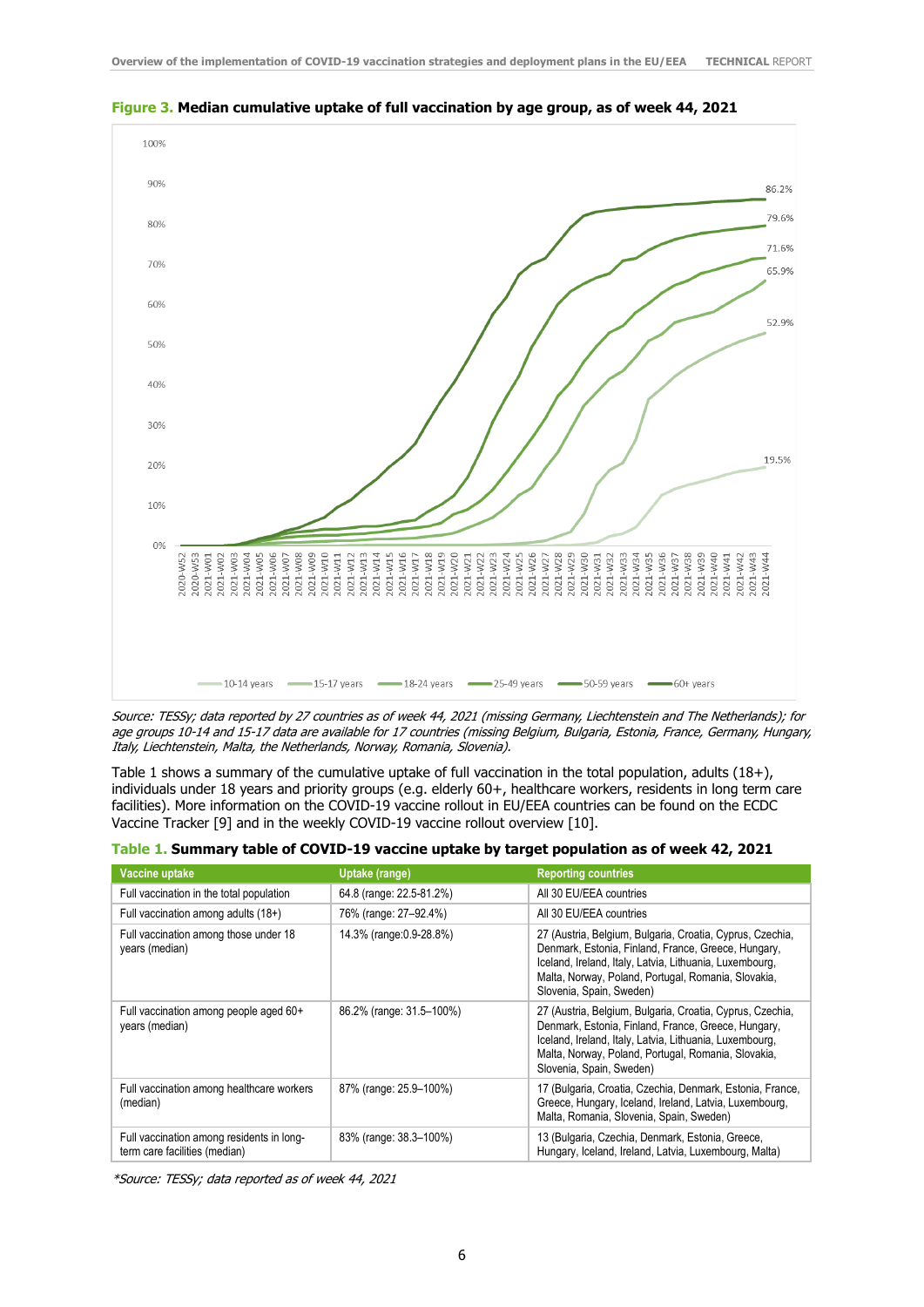## **Vaccination strategies and policies during rollout**

Countries continue to adapt vaccination strategies and policies based primarily on the changing epidemiological situation at country and subnational level, vaccine supply, new information regarding different COVID-19 vaccines efficacy, safety, effectiveness and new evidence about the virus and its impact on human health.

The vaccination policies captured in this section include: vaccination of adolescents aged 12-17 years; recommendation of vaccination for pregnant women; timing between doses; recommendation of vaccination in those previously infected; recommendations of vaccine products for age or target groups; recommendations for an additional vaccine dose or booster dose; administration of a heterologous combination of vaccine doses; mandatory vaccination and use of vaccination certificates.

### **Priority groups defined for vaccination**

Due to the limited availability of COVID-19 vaccines at the start of vaccination campaigns, most countries opted to prioritise vaccination for those individuals most at risk of severe disease (e.g. the elderly and residents in longterm care facilities), as well as healthcare workers. Vaccination phases differed by country, with a range of two to 16 different phases, depending on their specific prioritisation strategies and vaccine availability.

As vaccines have been made widely available, all countries have now opened vaccination to the general population and are no longer in the prioritisation phase of vaccinating only those at risk of severe disease and healthcare workers. All responding countries have now opened vaccination to those aged 12 years and over based on current indications for use of available mRNA-based COVID-19 vaccines, Comirnaty and Spikevax.

## **Vaccination of 12-17-year-olds**

In comparison to the responses from countries in late August, when 28 countries were recommending vaccination for all adolescents and two were recommending vaccination only for adolescents with risk factors, all reporting countries are now recommending vaccination for all 12-17-year-olds.

#### **Table 2. Country recommendations of vaccination of 12-17-year-olds (n=30)**

| Vaccination of adolescents aged 12-17 years | <b>Countries</b>                                                                                                                                                                                                                                                                                 |
|---------------------------------------------|--------------------------------------------------------------------------------------------------------------------------------------------------------------------------------------------------------------------------------------------------------------------------------------------------|
| Yes, for all adolescents                    | Austria, Belgium, Bulgaria, Croatia, Cyprus, Czechia, Denmark, Estonia, Finland,<br>France, Germany, Greece, Hungary, Iceland, Ireland, Italy, Latvia, Lithuania,<br>Liechtenstein, Luxembourg, Malta, the Netherlands, Norway-, Poland, Portugal,<br>Romania, Slovakia, Slovenia, Spain, Sweden |

~ One dose of vaccination is recommended for 12-15 years and two doses for 16-17 years.

All responding countries report that the vaccination of adolescents have started, and several countries provided details of where the vaccinations are taking place. All countries are offering adolescent vaccination at vaccination centres, with GP clinic/family doctors as the second most popular option. Several countries also offer vaccinations at schools, hospitals, paediatrician clinics, mobile vaccination sites or pharmacies.

#### **Table 3. Locations/sites for providing adolescent vaccinations (n=28)**

| Sites for providing adolescent vaccination     | <b>Countries</b>                                                                                                                                                                                                                                                               |
|------------------------------------------------|--------------------------------------------------------------------------------------------------------------------------------------------------------------------------------------------------------------------------------------------------------------------------------|
| Vaccination centres                            | Austria, Belgium, Bulgaria, Croatia, Czechia, Cyprus, Denmark, Estonia, Finland,<br>France, Germany, Hungary, Ireland, Italy, Latvia, Lithuania, Liechtenstein,<br>Luxembourg, Malta, the Netherlands, Norway, Poland, Portugal, Romania, Slovenia,<br>Slovakia, Spain, Sweden |
| GP clinics/Family doctors                      | Austria, Bulgaria, Czechia, Estonia, Germany, Italy, Latvia, Liechtenstein, Lithuania,<br>Luxembourg,                                                                                                                                                                          |
| Schools                                        | Belgium, Estonia, Finland, France, Germany, Hungary, Luxembourg, Sweden                                                                                                                                                                                                        |
| Paediatrician clinics                          | Austria, Czechia, Estonia, Germany, Latvia, Lithuania                                                                                                                                                                                                                          |
| Hospitals                                      | Austria, Estonia, Germany, Latvia, Slovakia, Spain                                                                                                                                                                                                                             |
| Mobile vaccination or pop-up vaccination sites | Austria, Denmark, Germany, Luxembourg, Malta, the Netherlands                                                                                                                                                                                                                  |
| Pharmacies                                     | Italy, Ireland                                                                                                                                                                                                                                                                 |
| Local Health Centres                           | Portugal                                                                                                                                                                                                                                                                       |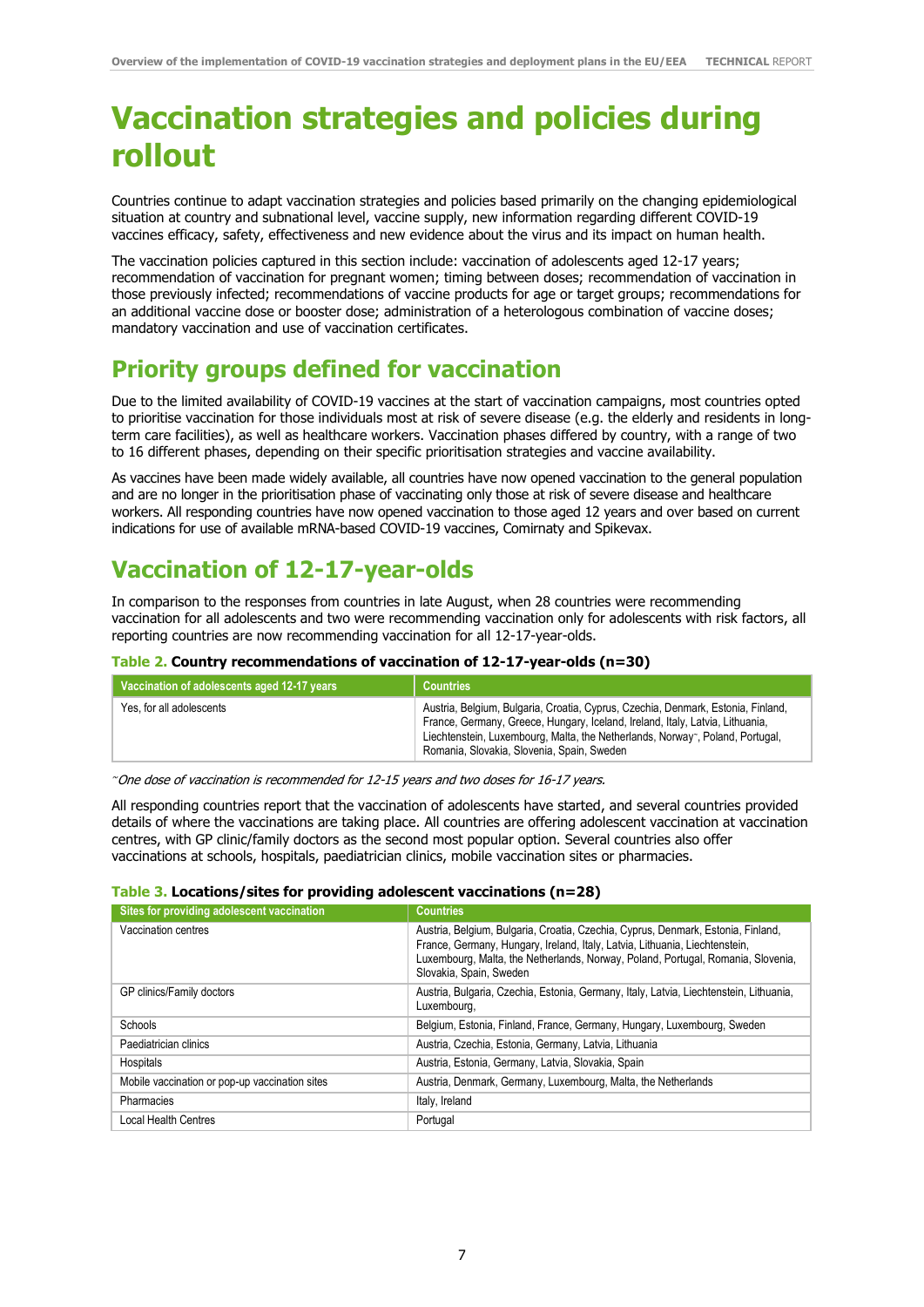## **Planned vaccination of children under the age of 12 years**

Of 20 responding countries, three countries (Czechia, Lithuania and Hungary) report that they plan to expand vaccination to children under the age of 12, if the EMA authorises any COVID-19 vaccine for that age group. Nine countries report that this is under discussion, and eight countries have provided other answers.

#### **Table 4. Planned recommendation of vaccination for children under 12 years (n=20)**

| Vaccination under the age of 12 years | <b>Countries</b>                                                  |
|---------------------------------------|-------------------------------------------------------------------|
| Yes, for all children                 | Czechia, Lithuania, Hungary                                       |
| Under discussion                      | Belgium, Croatia, Latvia, Luxembourg, Malta, Netherlands, Poland, |
|                                       | Portugal, Spain                                                   |
| Other                                 | Austria*, Germany*, Iceland**, Ireland***, Romania*, Norway***,   |
|                                       | Slovenia*, Sweden*                                                |

\* Will be discussed after EMA authorisation

\*\* Likely but not decided

\*\*\* To be determined

### **Recommendation of primary vaccination for pregnant women**

All 28 responding countries recommend vaccination for pregnant women. Nine countries reported that they recommend vaccination after the first trimester (Austria, Croatia, Czechia, Denmark, France, Germany, Iceland, Norway and Portugal). Nineteen countries report that they recommend vaccination with one of the currently authorised mRNA vaccines (Comirnaty or Spikevax) (Austria, Croatia, Cyprus, Denmark, Estonia, Finland, France, Germany, Iceland, Ireland, Italy, Latvia, Lithuania, Malta (Comirnaty), the Netherlands, Norway, Portugal, Slovakia (Comirnaty), Slovenia and Spain).

#### **Table 5. Recommendation of vaccination for pregnant women (n=28)**

| Vaccination recommended for pregnant women             | <b>Countries</b>                                                                                                                                                                                                                                        |
|--------------------------------------------------------|---------------------------------------------------------------------------------------------------------------------------------------------------------------------------------------------------------------------------------------------------------|
| Yes, any of the vaccine products are recommended       | Poland, Romania.                                                                                                                                                                                                                                        |
| Yes, but only certain vaccine products are recommended | Austria, Belgium, Bulgaria, Croatia, Czechia, Cyprus, Denmark, Estonia,<br>Finland, France, Germany, Hungary, Italy, Iceland, Ireland, Latvia,<br>Lithuania, Luxembourg, Malta, the Netherlands, Norway, Portugal,<br>Slovakia, Slovenia, Spain, Sweden |

### **Time between the first and second dose of COVID-19 vaccines**

In June, there were 16 responding countries who had extended the time between vaccine doses to provide the first dose to as many people in the priority groups as possible. Romania applied extended timing in special circumstances. Seven countries (Iceland, Latvia, Lithuania, Malta, Slovakia, Slovenia, and Spain) had not extended the timing between the first and second dose of authorised vaccines, although Lithuania and Spain had special recommendations. For more details on the timing between doses for countries and vaccine products, please see the June ECDC vaccine deployment report [5].

According to the latest responses from countries, in September, seven countries (Austria, Belgium, Czechia, Finland, Ireland, Portugal, and Spain) that had extended the time between doses earlier in the vaccination campaign had decreased it for some vaccine products. The decrease of time between doses is due to the increase of vaccine supplies and was adopted mainly to enable an acceleration of the COVID-19 vaccination programmes, and in some countries also as a response to the increase in the circulation of variants of concern, particularly Delta.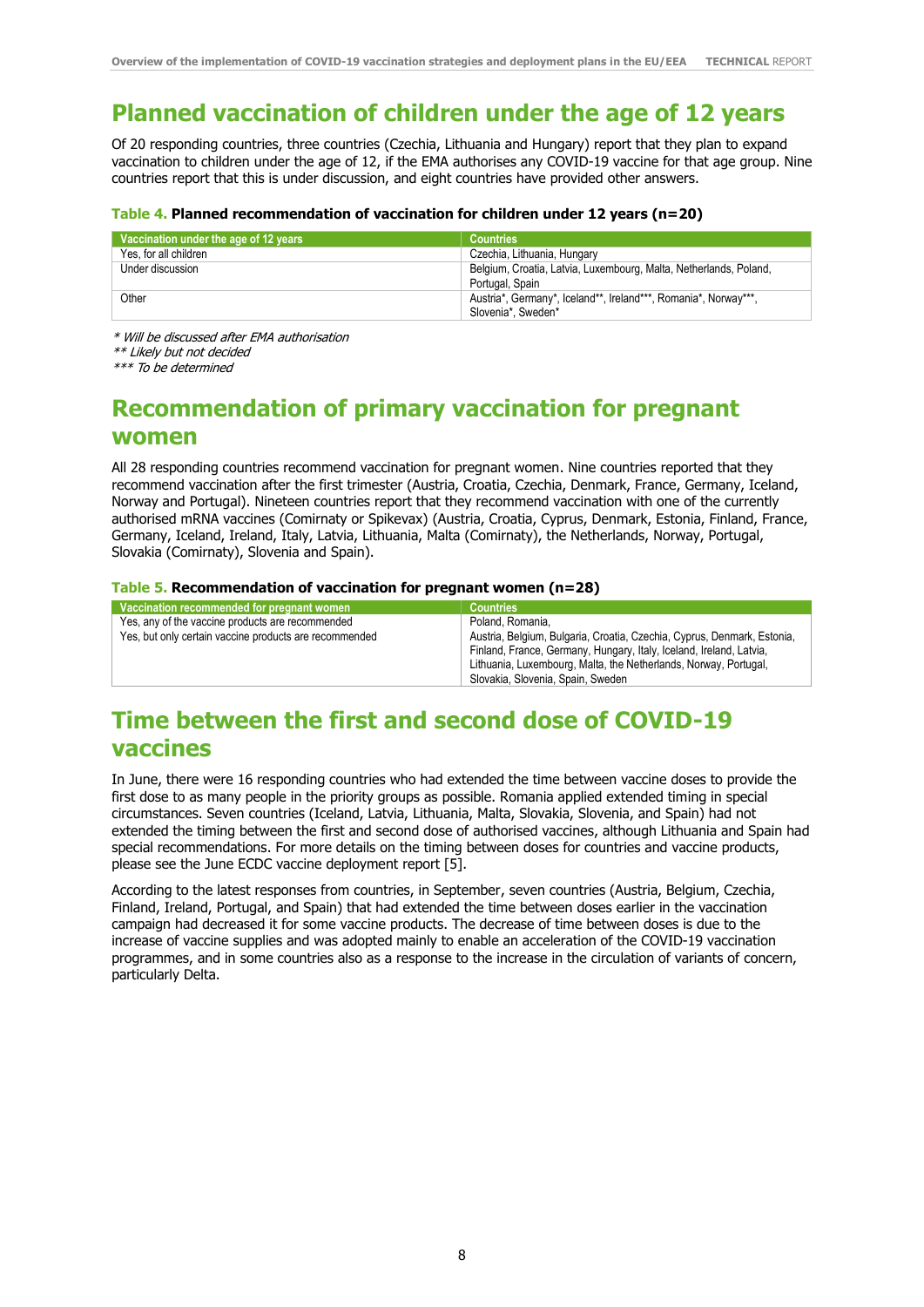### **Recommendation of COVID-19 vaccination in individuals previously infected with SARS-CoV-2**

There is some evidence that, for those individuals who have already been previously infected with SARS-CoV-2, a single dose of the currently available vaccines with a two-dose schedule may provide sufficient immunity [11-15].

Based on the most recently reported information, 13 countries currently recommend the full vaccination schedule to people who were previously infected, while 14 countries recommend only one dose (for vaccines with a twodose schedule). For timing of dose administration and documentation, please see the June ECDC vaccine deployment report [5].

#### **Table 6. Recommendations of COVID-19 vaccination in individuals previously infected (n=27)**

| Recommended vaccination dose in individuals previously<br>infected with SARS-CoV-2 | <b>Countries</b>                                                                                                                      |
|------------------------------------------------------------------------------------|---------------------------------------------------------------------------------------------------------------------------------------|
| Full vaccination course                                                            | Belgium, Bulgaria, Cyprus, Czechia, Denmark, Ireland, Lithuania,<br>Luxembourg, Malta, Romania, Poland, Slovakia, Sweden              |
| One dose (for those vaccines that have a two-dose regimen)                         | Austria**, Croatia, Estonia*, Finland France, Germany, Iceland, Italy, Latvia,<br>the Netherlands, Norway, Slovenia, Portugal*, Spain |

\* A second dose may be administered if there is a need (e.g. problems entering a country that requires two doses even from those who have recovered from COVID-19).

\*\* A second dose may be administered if there is a need (e.g. problems entering a country that requires two doses even from those who have recovered from COVID-19). Individuals who were previously infected (confirmed by PCR-testing/presence of neutralizing antibodies) and have received one vaccine dose after infection, are advised to receive their second dose after an interval of six months after the first dose. According to the Austrian NITAG these persons can be regarded as being equivalent to individuals having completed two-dose-vaccination-series without infection

### **Recommendations of specific COVID-19 vaccine products to any target group/age group**

Out of the 26 responding countries, seven countries follow the EMA summary of product characteristics for all vaccines (Bulgaria, Hungary, Latvia, Lithuania, Poland, Romania), whereas twenty-one countries recommend specific COVID-19 products to certain target and/or age groups, mainly for the use of Vaxzevria and/or COVID-19 Vaccine Janssen only in older age groups above certain cut-offs. Five countries have suspended or paused the use of certain COVID-19 vaccine products in their vaccination campaigns: Vaxzevria is not being used in Denmark, the Netherlands or Norway. COVID-19 Vaccine Janssen is not being used in Denmark, Finland or Sweden and in Norway it is not being used routinely (only in specific situations). The use of Spikevax has been paused in Sweden and Finland for anyone born 1991 or later [16,17]. In Iceland, Spikevax has been paused and is used only for booster doses for individuals above 60 years [20], in Norway Spikevax is recommended for those over the age of 18 [18] and in France, Germany and Austria Spikevax is recommended for those 30 years and over [19].

| <b>Country</b> | <b>Comirnaty</b>                                                                  | <b>Spikevax</b>                                                                   | <b>Vaxzevria</b>                                                                                                         | <b>COVID-19 Vaccine</b><br><b>Janssen</b>                                                                             |
|----------------|-----------------------------------------------------------------------------------|-----------------------------------------------------------------------------------|--------------------------------------------------------------------------------------------------------------------------|-----------------------------------------------------------------------------------------------------------------------|
| Austria        | Preferably<br>recommended for<br>pregnant women                                   | $\geq$ 30 years,<br>Recommended for<br>pregnant women $\geq 30$<br>years          |                                                                                                                          |                                                                                                                       |
| Belgium        |                                                                                   |                                                                                   | $\geq$ 41 years                                                                                                          | $\geq$ 41 years                                                                                                       |
| Croatia        |                                                                                   |                                                                                   | $\geq 50$ years                                                                                                          |                                                                                                                       |
| Cyprus         | Recommendation for<br>preference of mRNA<br>vaccines for individuals<br><50 years | Recommendation for<br>preference of mRNA<br>vaccines for individuals<br><50 years | Not recommended to individuals<br>with thrombotic/thrombocytopenia<br>syndrome                                           | Not recommended to<br>individuals with previous<br>capillary leak syndrome                                            |
| Denmark        |                                                                                   |                                                                                   | Vaccine no longer used but can<br>be given to people who want to<br>take the vaccine after consultation<br>with a doctor | Vaccine not used but can<br>be given to people who<br>want to take the vaccine<br>after consultation with a<br>doctor |
| Estonia        |                                                                                   |                                                                                   | $\geq 50$ years                                                                                                          |                                                                                                                       |
| Finland        |                                                                                   | $\geq$ 30 years                                                                   | >65 years                                                                                                                |                                                                                                                       |
| France         |                                                                                   | $\geq$ 30 years                                                                   | $\geq$ 55 years                                                                                                          | $\geq$ 55 years                                                                                                       |

#### **Table 7. Details of country recommendations for specific COVID-19 vaccine products for specific age or target groups (n=21)**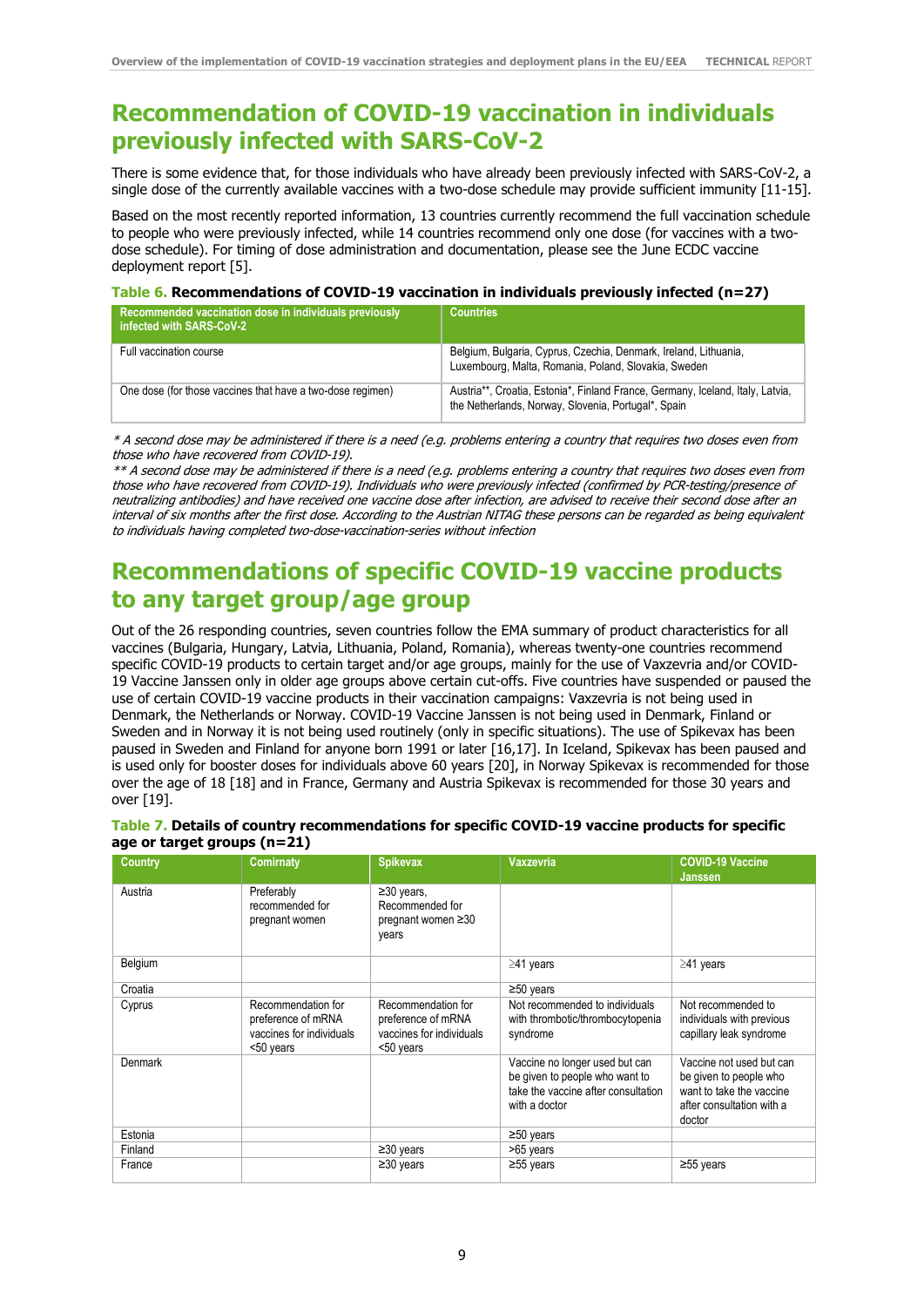| <b>Country</b>  | <b>Comirnaty</b>                                                                                                                                                                        | <b>Spikevax</b>                                                                                                                                                                         | <b>Vaxzevria</b>                                                                                                   | <b>COVID-19 Vaccine</b><br>Janssen                                                                                                                            |
|-----------------|-----------------------------------------------------------------------------------------------------------------------------------------------------------------------------------------|-----------------------------------------------------------------------------------------------------------------------------------------------------------------------------------------|--------------------------------------------------------------------------------------------------------------------|---------------------------------------------------------------------------------------------------------------------------------------------------------------|
| Germany         | Recommended for<br>pregnant women                                                                                                                                                       | $\overline{\geq}30$ years,<br>Recommended for<br>pregnant women ≥30<br>years                                                                                                            | $\geq 60$ years                                                                                                    | $\geq 60$ years                                                                                                                                               |
| Greece          |                                                                                                                                                                                         |                                                                                                                                                                                         | $\geq 30$ years                                                                                                    |                                                                                                                                                               |
| Iceland         |                                                                                                                                                                                         | Stopped use for others<br>than booster doses or<br>individuals >60                                                                                                                      | >55 years women<br>>40 years men<br>who do not have risk factors that<br>increase the risk of thrombosis           |                                                                                                                                                               |
| Ireland         |                                                                                                                                                                                         |                                                                                                                                                                                         | $\geq$ 50-69 years;<br>Not recommended for pregnant<br>women                                                       | $\geq$ 50-69 years;<br><50 years if two-dose<br>vaccine not feasible:<br>not recommended for<br>pregnant women                                                |
| Italy           |                                                                                                                                                                                         |                                                                                                                                                                                         | $\geq 60$ years                                                                                                    | $≥60$ years                                                                                                                                                   |
| Luxembourg      | mRNA vaccine for<br>people under <30 years<br>and pregnant women.<br>For people aged 30-54<br>years at risk of severe<br>COVID-19, preference<br>should be given to<br>mRNA vaccines if | mRNA vaccine for<br>people under <30 years<br>and pregnant women.<br>For people aged 30-54<br>years at risk of severe<br>COVID-19, preference<br>should be given to<br>mRNA vaccines if | Those between 30-54 years can<br>register to be voluntarily<br>vaccinated<br>$≥55$ years                           | $\geq$ 30 years                                                                                                                                               |
| Malta           | available                                                                                                                                                                               | available                                                                                                                                                                               | 18-70 years                                                                                                        |                                                                                                                                                               |
|                 |                                                                                                                                                                                         |                                                                                                                                                                                         |                                                                                                                    |                                                                                                                                                               |
| the Netherlands | Recommended for<br>pregnant women                                                                                                                                                       | Recommended for<br>pregnant women                                                                                                                                                       | Not used in current vaccination<br>programme                                                                       | Only on explicit request for<br>$people \geq 18$ (pregnant<br>women are excluded and<br>risk groups are advised to<br>get vaccinated with an<br>mRNA vaccine) |
| Norway          |                                                                                                                                                                                         | $\geq$ 18 years                                                                                                                                                                         | Not used                                                                                                           | Only used in specific<br>situations                                                                                                                           |
| Portugal        |                                                                                                                                                                                         |                                                                                                                                                                                         | $\geq 60$ years                                                                                                    | Recommended for all<br>people ≥50 years and only<br>for males <50 years                                                                                       |
| Slovenia        |                                                                                                                                                                                         |                                                                                                                                                                                         | Only recommended in case of<br>contraindication of other vaccines<br>or on explicit request from the<br>individual | Only recommended in case<br>of contraindication of other<br>vaccines or on explicit<br>request from the individual                                            |
| Spain           | Recommended for<br>elderly (≥70), pregnant<br>women and individuals<br>with high-risk conditions,<br>and other age groups<br>are according to<br>availability                           | Recommended for<br>elderly (≥70), pregnant<br>women and individuals<br>with high-risk conditions,<br>and other age groups<br>according to availability                                  | $\geq 60$ years                                                                                                    | Recommended primarily for<br>those > 40 years and for<br>socially vulnerable groups                                                                           |
| Sweden          |                                                                                                                                                                                         | Paused for individuals<br>born 1991 or later                                                                                                                                            | $≥65$ years                                                                                                        | Janssen vaccine<br>suspended                                                                                                                                  |

### **Additional dose and booster dose recommendations**

Booster doses are for people who have normal immune systems and responded adequately to primary vaccination, whereas additional/extra doses are for those with weakened immune systems who did not respond adequately to primary vaccination. Booster doses are given to vaccinated people (i.e. those who have completed a primary series of COVID-19 vaccination) to restore protection after it would have waned. On the other hand, additional/extra doses as part of a primary vaccination series may be given to people with severely weakened immune systems, as they may not achieve an adequate level of protection from the standard primary vaccination [20].

On 4 October, EMA's Committee for Medicinal Products for Human Use (CHMP) recommended that an extra dose of Comirnaty and Spikevax may be given to people with severely weakened immune systems at least 28 days after their second dose and that booster doses of Comirnaty may be considered at least six months after the second dose for people aged 18 years and older [21]. On 25 October, EMA's CHMP concluded that a booster dose of the Spikevax may be considered in people aged 18 years and above at least six months after the second dose [22].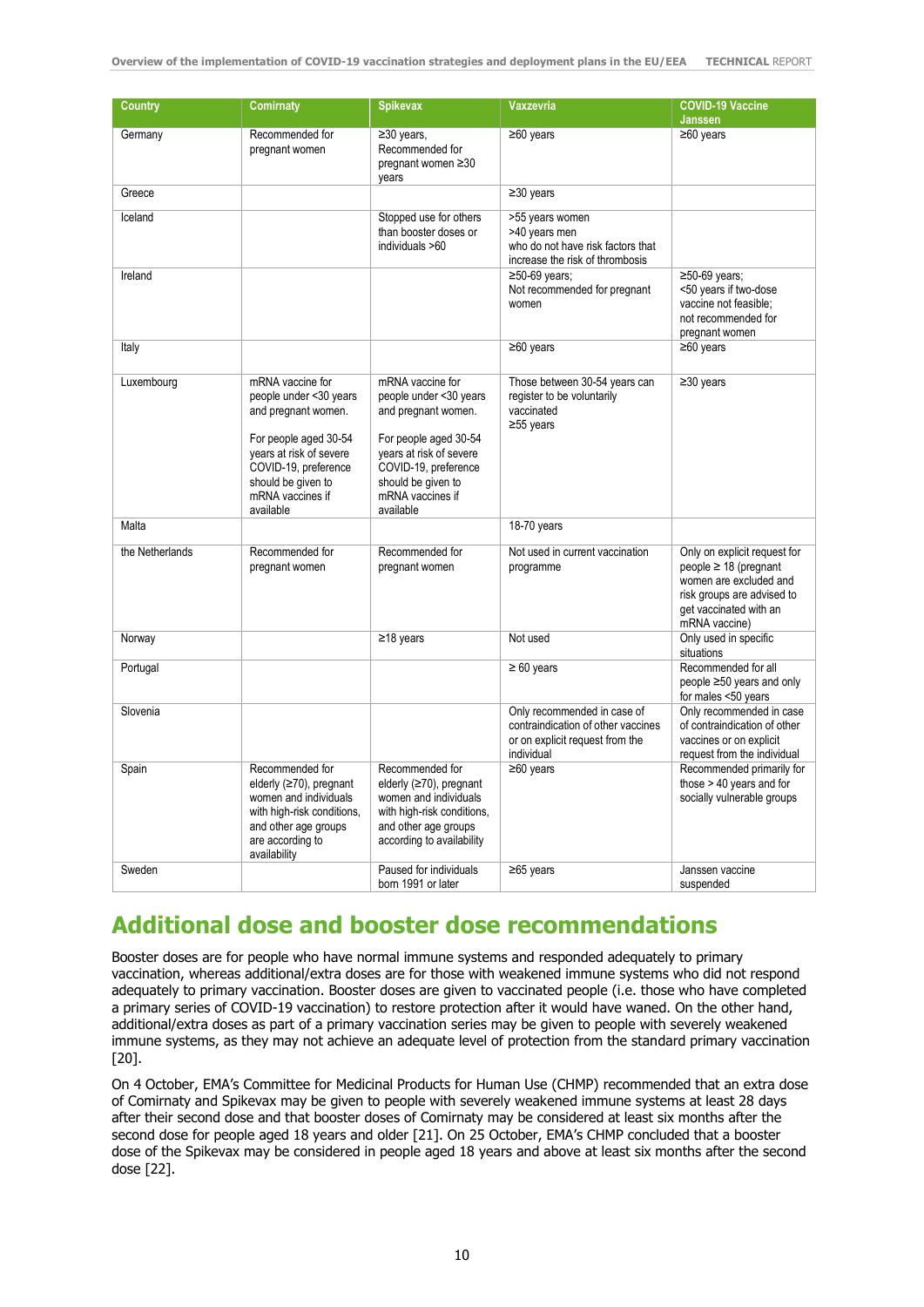All 30 countries recommend an additional dose as an extension of the primary series to those with weakened immune systems and are also recommending booster doses for waning immunity to different population groups. The majority of countries recommend a booster dose to those most vulnerable to severe disease and death i.e. residents in LTCF and the elderly.

|  | Table 8. Details of recommendations for an additional dose and/or a booster dose ( $n=30$ ) |  |  |  |
|--|---------------------------------------------------------------------------------------------|--|--|--|
|--|---------------------------------------------------------------------------------------------|--|--|--|

| <b>Country</b> | <b>Recommendation of an</b><br>additional vaccine dose as<br>extension of primary series<br>and booster dose for waning<br>immunity | Population groups are currently indicated                                                                                                                                                                                                                                                                                                                                                                 | Homologous or<br>heterologous<br>regimen                                                                                                                                                                                                                                                                                                                                                                                     | <b>Timing of additional dose</b><br>and booster dose                                                                                                                                                                                                                                                                                                     |
|----------------|-------------------------------------------------------------------------------------------------------------------------------------|-----------------------------------------------------------------------------------------------------------------------------------------------------------------------------------------------------------------------------------------------------------------------------------------------------------------------------------------------------------------------------------------------------------|------------------------------------------------------------------------------------------------------------------------------------------------------------------------------------------------------------------------------------------------------------------------------------------------------------------------------------------------------------------------------------------------------------------------------|----------------------------------------------------------------------------------------------------------------------------------------------------------------------------------------------------------------------------------------------------------------------------------------------------------------------------------------------------------|
| Austria [23]   | Additional dose as extension of<br>primary series and booster dose<br>for waning immunity                                           | Additional dose to immunocompromised/<br>immunosuppressed individuals, individuals<br>12-17 years of age only if<br>immunocompromised and after individual<br>risk-benefit-evaluation with physician<br>Booster dose to individuals ≥18 years, LTCF<br>residents and staff, HCW,<br>individuals who received a single dose of<br>Janssen vaccine                                                          | mRNA vaccine are<br>recommended,<br>preferably<br>homologous<br>schedule if possible,<br>but currently no<br>recommendation for<br>the use of Spikevax<br>in individuals <30<br>years<br>individuals who<br>received 1 dose of<br>COVID-19 Vaccine<br>Janssen should<br>preferably receive a<br>mRNA-vaccine as<br>second dose, yet, in<br>this case<br>administration of<br>COVID-19 Vaccine<br>Janssen is also<br>possible | Additional dose to severely<br>immunocompromised<br>individuals: 28 days after<br>second dose. In case of<br>negative neutralizing antibody<br>test four weeks after third<br>dose administration of fourth<br>dose is recommended<br>Booster dose: Six months<br>after second dose<br>COVID-19 Vaccine Janssen:<br>at least 28 days after first<br>dose |
| Belgium [24]   | Additional dose as extension of<br>primary series and booster dose<br>for waning immunity                                           | Additional dose to immunocompromised/<br>immunosuppressed individuals,<br>Booster to: LTCF residents, LTCF staff,<br>people aged $\geq 65$ years                                                                                                                                                                                                                                                          | mRNA vaccine<br>(booster)                                                                                                                                                                                                                                                                                                                                                                                                    | Booster dose: Six months for<br>the mRNA based vaccines<br>and four months for other<br>vaccines                                                                                                                                                                                                                                                         |
| Bulgaria [25]  | Additional dose as extension of<br>primary series and booster dose<br>for waning immunity                                           | Additional dose to immunocompromised/<br>immunosuppressed individuals<br>Booster dose to LTCF residents, healthcare<br>workers                                                                                                                                                                                                                                                                            | mRNA vaccine                                                                                                                                                                                                                                                                                                                                                                                                                 | Additional dose to<br>immunocompromised/immuno<br>suppressed individuals: at<br>least 28 days after full<br>vaccination,<br>Booster dose: at least six<br>months after full vaccination                                                                                                                                                                  |
| Croatia [26]   | Additional dose as extension of<br>primary series and booster dose<br>for waning immunity                                           | Additional dose to<br>immunocompromised/immunosuppressed<br>individuals,<br>Booster dose to people aged ≥65 years,<br>LTCF residents, LTCF staff, individuals who<br>received a single dose of COVID-19 Vaccine<br>Janssen, people aged ≥18 years who share<br>a household with immunocompromised<br>individuals, people aged ≥18 with chronic<br>diseases that increase the risk for severe<br>COVID-19. | mRNA vaccine<br>(Comirnaty only for<br>booster dose)                                                                                                                                                                                                                                                                                                                                                                         | Additional dose to<br>immunocompromised/immuno<br>suppressed individuals: at<br>least two months after full<br>vaccination,<br>Booster dose: at least six<br>months after full vaccination                                                                                                                                                               |
| Cyprus [27]    | Additional dose as extension of<br>primary series and booster dose<br>for waning immunity                                           | Additional dose to immunocompromised/<br>immunosuppressed individuals, Booster<br>dose to people >65 years, LTCF residents,<br>Healthcare workers                                                                                                                                                                                                                                                         | mRNA vaccine                                                                                                                                                                                                                                                                                                                                                                                                                 | Additional dose to<br>immunocompromised/immuno<br>suppressed individuals: > four<br>weeks.<br>Booster dose: Healthcare<br>workers, >65 years, LTCF<br>residents at lease 6 months<br>after full vaccination                                                                                                                                              |
| Czechia [28]   | Additional dose as extension of<br>primary series and booster dose<br>for waning immunity                                           | Additional dose to immunocompromised/<br>immunosuppressed individuals<br>Booster dose to LTCF residents and HCW<br>and workers in facilities, 65+ years                                                                                                                                                                                                                                                   | mRNA vaccine                                                                                                                                                                                                                                                                                                                                                                                                                 | Booster dose: Six months<br>after full vaccination                                                                                                                                                                                                                                                                                                       |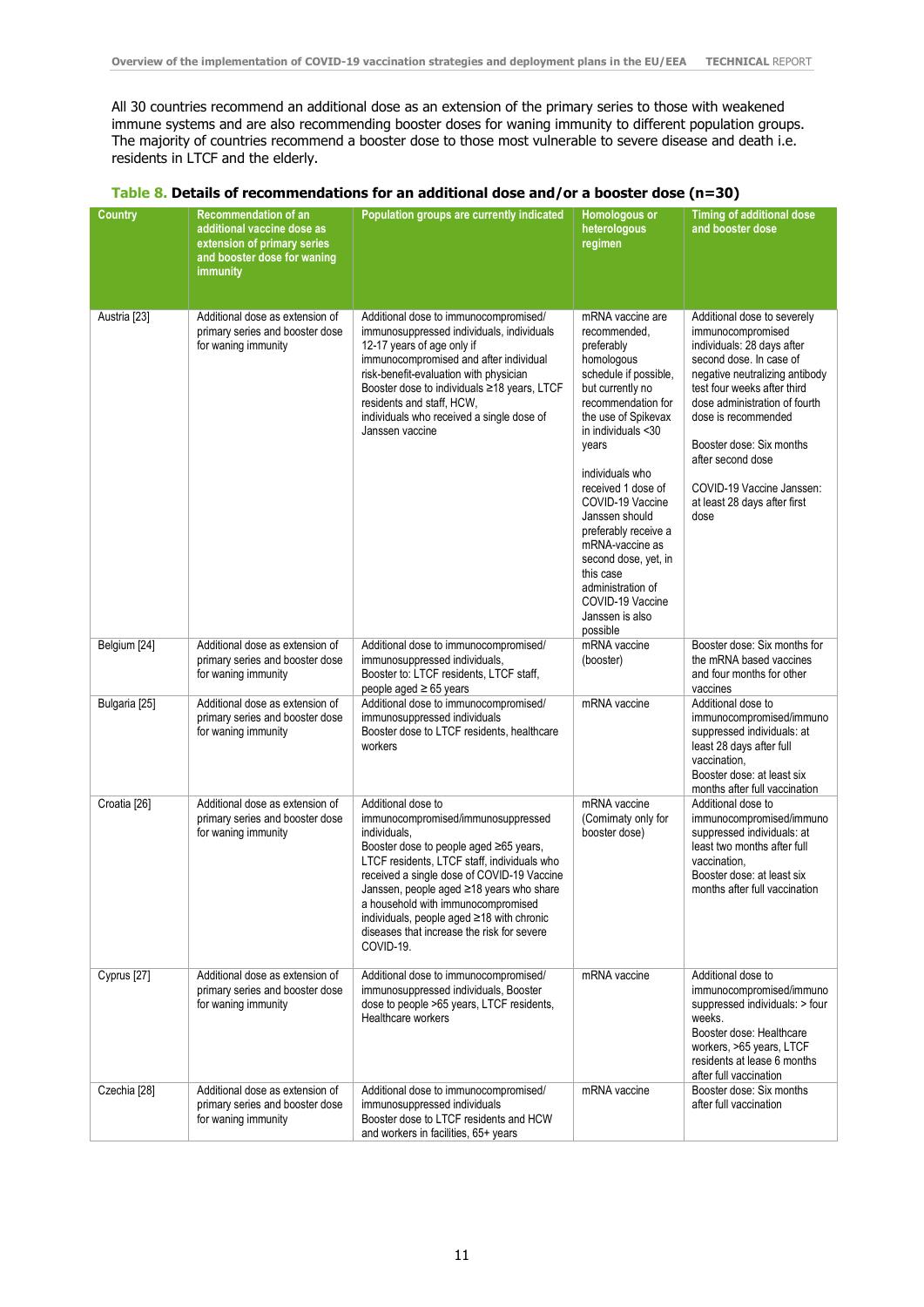| <b>Country</b>  | <b>Recommendation of an</b><br>additional vaccine dose as<br>extension of primary series<br>and booster dose for waning<br>immunity | Population groups are currently indicated                                                                                                                                                                                                                                                                                                                     | Homologous or<br>heterologous<br>regimen                 | <b>Timing of additional dose</b><br>and booster dose                                                                                                                                                                                                                                     |
|-----------------|-------------------------------------------------------------------------------------------------------------------------------------|---------------------------------------------------------------------------------------------------------------------------------------------------------------------------------------------------------------------------------------------------------------------------------------------------------------------------------------------------------------|----------------------------------------------------------|------------------------------------------------------------------------------------------------------------------------------------------------------------------------------------------------------------------------------------------------------------------------------------------|
| Denmark [29]    | Additional dose as extension of<br>primary series and booster dose<br>for waning immunity                                           | Additional dose to immunocompromised/<br>immunosuppressed individuals, Booster<br>dose to elderly people living in nursing<br>homes, people >85 years, individuals who<br>received a single dose of COVID-19 Vaccine<br>Janssen                                                                                                                               | mRNA vaccine                                             | At least one month after full<br>vaccination and maximum<br>eight months or at earliest<br>convenience                                                                                                                                                                                   |
| Estonia [30]    | Additional dose as extension of<br>primary series and booster dose<br>for waning immunity                                           | Additional dose to immunocompromised/<br>immunosuppressed individuals,<br>Booster dose to people >65 years, LTCF<br>residents, healthcare workers, employees in<br>social care and education                                                                                                                                                                  | mRNA vaccine<br>(Comirnaty<br>recommended)               | Additional dose to<br>immunocompromised/immuno<br>suppressed individuals: at<br>least one month after full<br>vaccination,<br>Booster dose: at least eight<br>months after full vaccination                                                                                              |
| Finland [31]    | Additional dose as extension of<br>primary series and booster dose<br>for waning immunity                                           | Additional dose to immunocompromised/<br>immunosuppressed individuals,<br>Booster dose to LTCF residents, healthcare<br>workers                                                                                                                                                                                                                               | Homologous                                               | Additional dose to<br>immunocompromised/immuno<br>suppressed individuals: at<br>least two months after full<br>vaccination<br>Booster dose: at least six<br>months after full vaccination                                                                                                |
| France [32]     | Additional dose as extension of<br>primary series and booster dose<br>for waning immunity                                           | Additional dose to immunocompromised/<br>immunosuppressed people,<br>Booster dose to people >65 years, LTCF<br>residents, individuals who received a single<br>dose of COVID-19 Vaccine Janssen, HCW,<br>home care workers for vulnerable people,<br>health transport professionals and<br>firefighters, relatives +18 years of<br>immunocompromised persons. | mRNA vaccine                                             | Additional dose to<br>immunocompromised/immuno<br>suppressed individuals: One<br>month after full vaccination.<br>Booster dose: at least six<br>months                                                                                                                                   |
| Germany [33]    | Additional dose as extension of<br>primary series and booster dose<br>for waning immunity                                           | Additional dose to immunocompromised/<br>immunosuppressed people,<br>Booster dose to people >70 years, LTCF<br>residents, healthcare workers, those<br>receiving supportive care and nursing<br>services at home, individuals who received a<br>single dose of COVID-19 Vaccine Janssen                                                                       | mRNA vaccine                                             | Additional dose to<br>immunocompromised/immuno<br>suppressed individuals: one<br>month after full vaccination<br>Booster dose: At least six<br>months after full vaccination<br>COVID-19 Vaccine Janssen:<br>one month after first dose                                                  |
| Greece [34]     | Additional dose as extension of<br>primary series and booster dose<br>for waning immunity                                           | Additional dose to immunocompromised/<br>immunosuppressed people,<br>Booster dose to people >50 years, LTCF<br>residents, healthcare workers, individuals<br>with underlying conditions                                                                                                                                                                       |                                                          | Additional dose to<br>immunocompromised/immuno<br>suppressed individuals: 4<br>weeks after full vaccination.<br>Booster dose: at least six<br>months after full vaccination                                                                                                              |
| Hungary [35]    | Additional dose as extension of<br>primary series and booster dose<br>for waning immunity                                           | All people over the age of 18 years can<br>make an appointment and it is especially<br>recommended for immunocompromised/<br>immunosuppressed people, elderly,<br>individuals with chronic illnesses                                                                                                                                                          | Heterologous<br>recommended<br>(homologous<br>available) | At least four months after full<br>vaccination                                                                                                                                                                                                                                           |
| Iceland [36]    | Additional dose as extension of<br>primary series and booster dose<br>for waning immunity                                           | Additional dose to immunocompromised/<br>immunosuppressed people<br>Booster dose to LTCF residents and other<br>very vulnerable welfare service recipients<br>$\geq 60$ years, healthcare workers, other people<br>$\geq 60$ years, individuals who received a single<br>dose of COVID-19 Vaccine Janssen                                                     | mRNA vaccine                                             | Additional dose to<br>immunocompromised - at<br>least 12 weeks after full<br>vaccination<br>Booster dose: LTCF - 13<br>weeks after full vaccination<br>60+ and frontline HCW - at<br>least 26 weeks after full<br>vaccination<br>COVID-19 Vaccine Janssen:<br>one month after first dose |
| Ireland [37,38] | Additional dose as extension of<br>primary series and booster dose<br>for waning immunity                                           | Additional dose to immunocompromised<br>people aged 12 years or older,<br>Booster dose to LTCF residents ≥65 years,<br>people $\geq 60$ years in the community,<br>healthcare workers                                                                                                                                                                         | mRNA vaccine                                             | Additional dose to<br>immunocompromised:<br>minimum of two months after<br>full vaccination<br>Booster: at least six months<br>after full vaccination (with a<br>minimum five month interval)                                                                                            |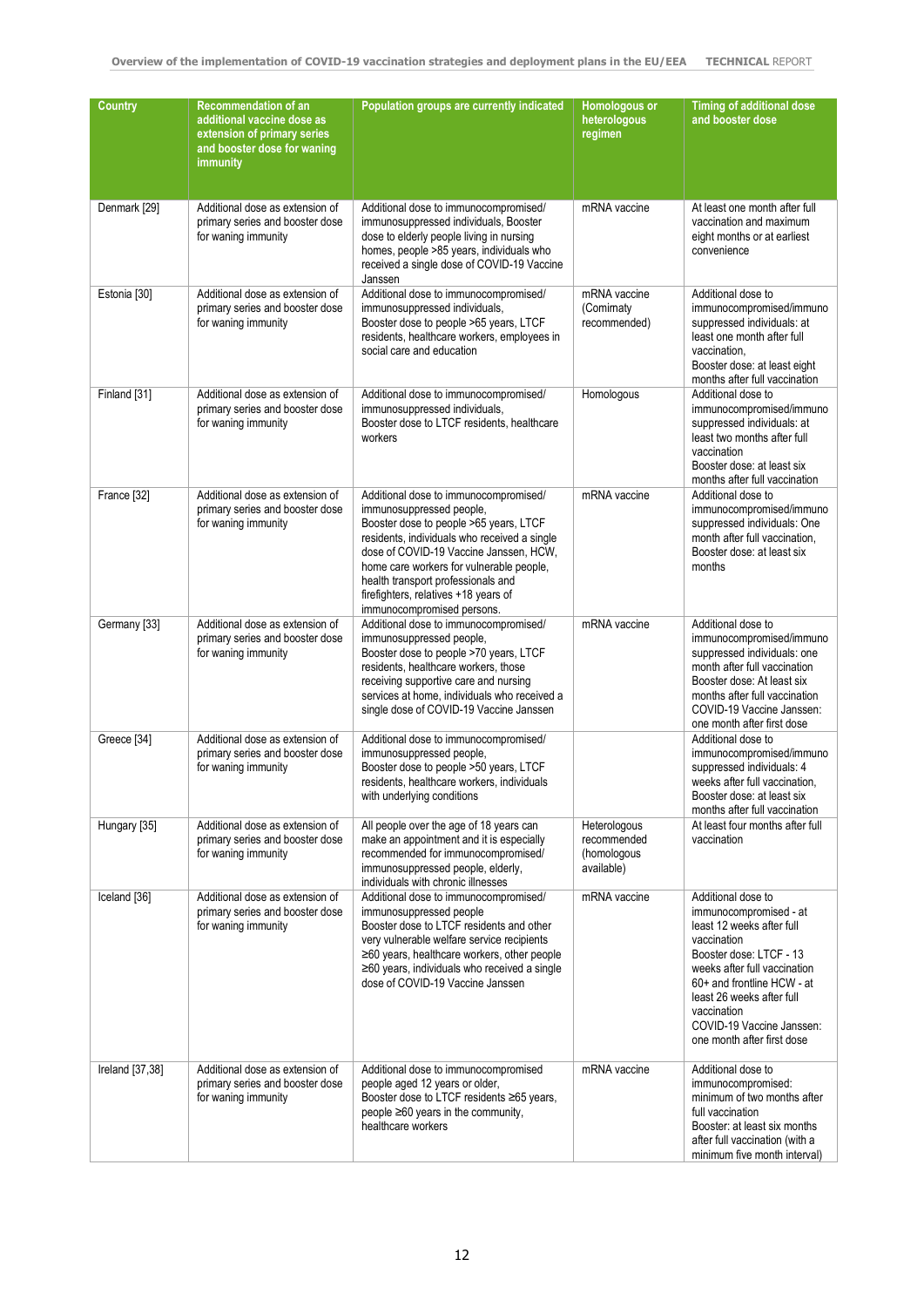| <b>Country</b>            | <b>Recommendation of an</b><br>additional vaccine dose as<br>extension of primary series<br>and booster dose for waning<br>immunity | Population groups are currently indicated                                                                                                                                                                                                                                                                                                                                                                                                                                                           | Homologous or<br>heterologous<br>regimen                                                              | <b>Timing of additional dose</b><br>and booster dose                                                                                                                                                                                                     |
|---------------------------|-------------------------------------------------------------------------------------------------------------------------------------|-----------------------------------------------------------------------------------------------------------------------------------------------------------------------------------------------------------------------------------------------------------------------------------------------------------------------------------------------------------------------------------------------------------------------------------------------------------------------------------------------------|-------------------------------------------------------------------------------------------------------|----------------------------------------------------------------------------------------------------------------------------------------------------------------------------------------------------------------------------------------------------------|
| Italy [39]                | Additional dose as extension of<br>primary series and booster dose<br>for waning immunity                                           | Additional dose to immunocompromised<br>people, transplant recipients,<br>Booster dose to people ≥80 years, LTCF<br>staff and guests, healthcare workers ≥60<br>years or with underlying conditions or with a<br>high level of exposure to infection                                                                                                                                                                                                                                                | mRNA vaccine                                                                                          | At least six months after full<br>vaccination                                                                                                                                                                                                            |
| Latvia [40]               | Additional dose as extension of<br>primary series and booster dose<br>for waning immunity                                           | Additional dose to immunocompromised/<br>immunosuppressed individuals<br>Booster dose to LTCF residents, healthcare<br>workers, individuals who received a single<br>dose of COVID-19 Vaccine Janssen, people<br>≥50 years, social care centre clients ≥18<br>years, people aged ≥18 with chronic disease<br>that increase the risk for severe COVID-19;<br>persons aged ≥18 in other high risk<br>professions and/or persons who are located<br>in high risk environment of Covid-19<br>infection. | Homologous<br>regimen<br>recommended for<br>immunocompromise<br>d/<br>immunosuppressed<br>individuals | Additional dose for<br>immunocompromised/immuno<br>suppressed individuals: one<br>month after full vaccination;<br>COVID-19 Vaccine Janssen:<br>two months after first dose<br>Booster dose: at least six<br>months after full vaccination               |
| Liechtenstein [41]        | Additional dose as extension of<br>primary series and booster dose<br>for waning immunity                                           | Additional dose to severe<br>immunocompromised individuals, Booster<br>dose to people ≥65 years, LTCF retirement<br>home residents and day care facilities for<br>senior citizens                                                                                                                                                                                                                                                                                                                   | mRNA vaccine                                                                                          | At least six months after full<br>vaccination                                                                                                                                                                                                            |
| Lithuania [42]            | Additional dose as extension of<br>primary series and booster dose<br>for waning immunity                                           | Additional dose to immunocompromised/<br>immunosuppressed individuals,<br>Booster dose to LTCF residents, healthcare<br>workers, those receiving supportive care and<br>nursing services; employees and staff of<br>medical institutions, social service<br>institutions, social workers; staff of<br>laboratories in public health and pharmacies;<br>drivers of municipalities and medical<br>institutions transporting people suspected of<br>suffering from COVID-19; people >65 years          | mRNA vaccine                                                                                          | At least six months after full<br>vaccination                                                                                                                                                                                                            |
| Luxembourg [43]           | Additional dose as extension of<br>primary series and booster dose<br>for waning immunity                                           | Additional dose to immunocompromised/<br>immunosuppressed individuals,<br>Booster dose to LTCF, individuals who<br>received a single dose of COVID-19 Vaccine<br>Janssen, people >75 years                                                                                                                                                                                                                                                                                                          | mRNA vaccine                                                                                          | Six months after a 2 dose<br>vaccination.<br>COVID-19 Vaccine Janssen:<br>two months after first dose                                                                                                                                                    |
| Malta [44]                | Additional dose as extension of<br>primary series and booster dose<br>for waning immunity                                           | Additional dose to immunocompromised/<br>immunosuppressed individuals,<br>Booster dose to LTCF residents, older frail<br>individuals, healthcare workers, teachers,<br>>12 years                                                                                                                                                                                                                                                                                                                    | mRNA vaccine                                                                                          | Additional dose for<br>immunocompromised/immuno<br>suppressed individuals: at<br>least 28 days after full<br>vaccination<br>Booster dose: at least six<br>months after full vaccination                                                                  |
| the Netherlands<br>$[45]$ | Additional dose as extension of<br>primary series and booster dose<br>for waning immunity                                           | Additional dose to immunocompromised/<br>immunosuppressed individuals, Booster<br>dose to people living in care facilities >18<br>years, people >60 years, healthcare staff<br>with direct patient contact                                                                                                                                                                                                                                                                                          | mRNA vaccine                                                                                          | Additional dose for<br>immunocompromised/immuno<br>suppressed individuals: at<br>least one month after full<br>vaccination<br>Booster dose: at least six<br>months after full vaccination                                                                |
| Norway [46]               | Additional dose as extension of<br>primary series and booster dose<br>for waning immunity                                           | Additional dose to immunocompromised/<br>immunosuppressed individuals, Booster<br>dose to LTCF residents and people ≥65<br>years and health care workers in close<br>contact with patients with high risk of severe<br>disease,<br>individuals who received a single dose of<br>COVID-19 Vaccine Janssen                                                                                                                                                                                            | Heterologous and<br>homologous                                                                        | Additional dose to<br>immunocompromised/<br>immunosuppressed<br>individuals at least one month<br>after full vaccination.<br>Booster dose at least 6<br>months after full vaccination.<br>mRNA dose at least 8-12<br>weeks after single dose<br>Janssen. |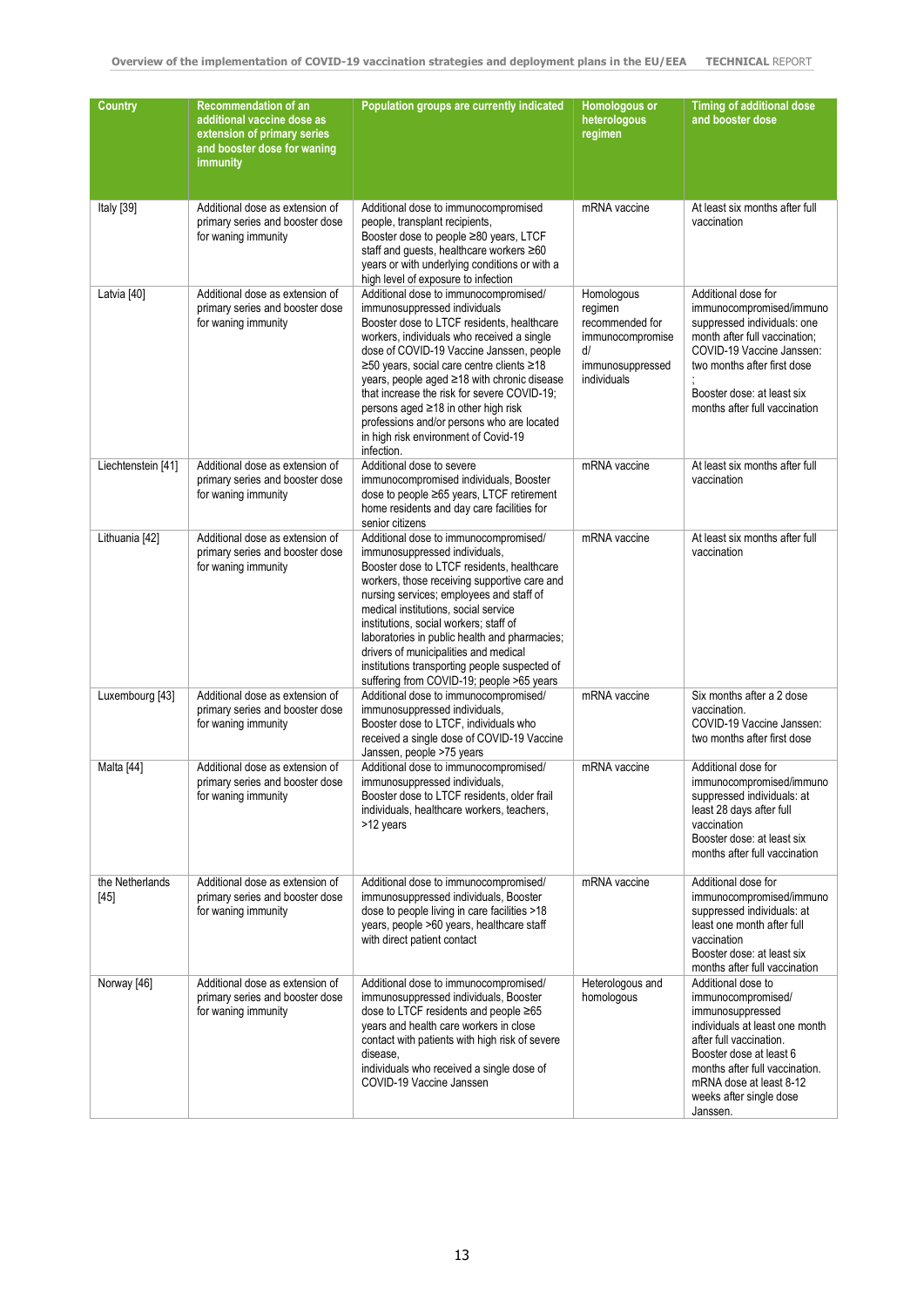| <b>Country</b> | <b>Recommendation of an</b><br>additional vaccine dose as<br>extension of primary series<br>and booster dose for waning<br>immunity | Population groups are currently indicated                                                                                                                                                                                                                                                                                                                                   | Homologous or<br>heterologous<br>regimen                       | <b>Timing of additional dose</b><br>and booster dose                                                                                                                                                                                   |
|----------------|-------------------------------------------------------------------------------------------------------------------------------------|-----------------------------------------------------------------------------------------------------------------------------------------------------------------------------------------------------------------------------------------------------------------------------------------------------------------------------------------------------------------------------|----------------------------------------------------------------|----------------------------------------------------------------------------------------------------------------------------------------------------------------------------------------------------------------------------------------|
| Poland [47]    | Additional dose as extension of<br>primary series and booster dose<br>for waning immunity                                           | Additional dose to immunocompromised<br>individuals.<br>Booster dose to healthcare workers and<br>students with regular contact to COVID-19<br>patients or under laboratory conditions with<br>SARS-CoV-2 infectious material, people<br>aged >50 years                                                                                                                     | Additional dose:<br>mRNA vaccine<br>Booster dose:<br>Comirnaty | Individuals with weakened<br>immune system: at least one<br>month after full vaccination;<br>People >50 and healthcare<br>workers: at least six months<br>after full vaccination with a<br>two-dose regimen vaccine                    |
| Portugal [48]  | Additional dose as extension of<br>primary series and booster dose<br>for waning immunity                                           | Additional dose to certain<br>immunosuppressed individuals,<br>Booster dose to LTCF residents, people<br>aged ≥65 years prioritising people ≥80 years                                                                                                                                                                                                                       | mRNA vaccine                                                   | Additional dose to<br>immunocompromised/<br>immunosuppressed<br>individuals at least three<br>months after full vaccination<br>Booster dose at least six<br>months after full vaccination                                              |
| Romania [49]   | Additional dose as extension of<br>primary series and booster dose<br>for waning immunity                                           | LTCF residents, healthcare workers, people<br>>65 years, people with chronic diseases<br>regardless of age, individuals who received a<br>complete primary series with Vaxzevria,<br>educational system workers                                                                                                                                                             | mRNA vaccine                                                   | At least six months after full<br>vaccination                                                                                                                                                                                          |
| Slovakia [50]  | Additional dose as extension of<br>primary series and booster dose<br>for waning immunity                                           | Additional dose to<br>immunosuppressed/compromised patients<br>(eg cancer patients, after transplantation,<br>rheumatoid arthritis, etc.)<br>Booster dose to clients and staff in social<br>services facilities.<br>healthcare workers.<br>teachers and staff in schools and school<br>facilities, people ≥60 years<br>Second priority:<br>the general population >18 years | mRNA vaccine                                                   | At least six months after full<br>vaccination                                                                                                                                                                                          |
| Slovenia [51]  | Additional dose as extension of<br>primary series and booster dose<br>for waning immunity                                           | Additional dose to immunocompromised/<br>immunosuppressed individuals,<br>Booster dose to LTCF residents, healthcare<br>workers, people ≥65 years, viral vector<br>vaccines (Vaxzevria, COVID-19 Vaccine<br>Janssen)                                                                                                                                                        | mRNA vaccine                                                   | Additional dose: at least one<br>month after full vaccination;<br>Booster dose: at least six<br>months after full vaccination<br>Previously vaccinated with<br>viral vector vaccines: at least<br>two months after full<br>vaccination |
| Spain [52]     | Additional dose as extension of<br>primary series and booster dose<br>for waning immunity                                           | Additional dose to immunocompromised/<br>immunosuppressed individuals,<br>Booster dose to LTCF residents, people ≥70<br>years, individuals who received a single<br>dose of COVID-19 Vaccine Janssen                                                                                                                                                                        | mRNA vaccine                                                   | Additional dose: different<br>timings depending on the risk<br>group;<br>Booster dose: at least 6<br>months after full vaccination.<br>Previously vaccinated with<br>one dose of Janssen: at least<br>three months                     |
| Sweden [53,54] | Additional dose as extension of<br>primary series and booster dose<br>for waning immunity                                           | Additional dose to immunocompromised/<br>immunosuppressed individuals,<br>Booster dose to LTCF residents, individuals<br>receiving home care, people ≥65 years, staff<br>in LTCF for the elderly, staff working in home<br>health care and home care                                                                                                                        | mRNA vaccine                                                   | Additional dose: at least 8<br>weeks after full vaccination<br>Booster dose: at least six<br>months after full vaccination                                                                                                             |

Sources:

ISAA survey responses and validation from countries

ECDC report - Interim public health considerations for the provision of additional COVID-19 vaccine doses [20] Rapid desk review of official sources

#### **Table 9. Incorporation of the booster dose in the yearly seasonal influenza vaccination campaign (n=22)**

| Incorporation of the booster dose in the yearly seasonal influenza,    | <b>Countries</b>                                                          |
|------------------------------------------------------------------------|---------------------------------------------------------------------------|
| vaccination campaign                                                   |                                                                           |
| Incorporation in the yearly seasonal influenza vaccination campaign    | Austria, Ireland, Latvia, Luxembourg, Portugal, Romania, Slovenia, Sweden |
| No incorporation in the yearly seasonal influenza vaccination campaign | Belgium, Bulgaria, Cyprus, Czechia, Estonia, Finland, Norway, Poland      |
| Under discussion                                                       | Croatia, Germany, Hungary, Lithuania, the Netherlands, Spain              |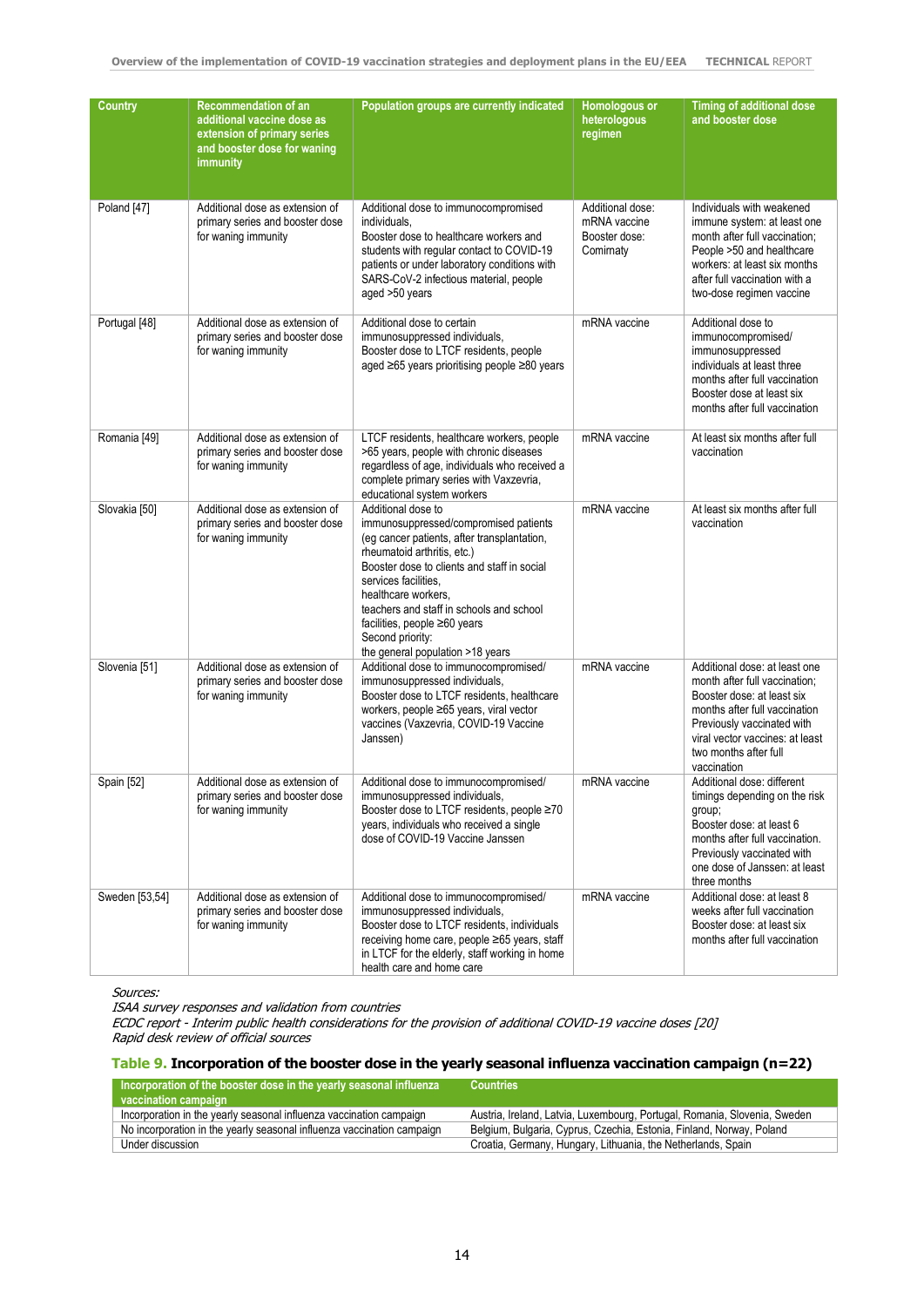Countries provided further details:

- In Germany the incorporation of the booster dose in the yearly seasonal influenza vaccination campaign is under discussion. For those eligible now, concomitant use is recommended.
- Ireland have recommended that a booster dose can be given at the same time or at any interval before or after seasonal influenza vaccine.
- In Lithuania it will be possible to get vaccinated against COVID-19, influenza and pneumococcal infection during one visit according to the latest recommendations of the Lithuanian Society of Infectious Diseases (LID).
- In Slovenia, not only the booster dose but the COVID-19 vaccination will be delivered at the same time with the influenza vaccination.
- In Latvia and Luxembourg there will be two weeks interval between influenza vaccination and COVID-19 vaccination.
- Spain reported that the COVID-19 additional dose and the booster dose will be administered together with the influenza vaccine or anticipate it, depending on the epidemiological situation and feasibility.
- In Portugal, COVID-19 vaccination, including booster doses, are being delivered at the same places as influenza vaccines, and coadministration is allowed.

### **Administration of a heterologous combination of vaccine doses for primary vaccination**

Twenty-two countries are administering a heterologous combination of vaccine doses (mixed schedule) for primary vaccination under specific circumstances, with the majority administering Vaxzevria as the first dose followed by Comirnaty or Spikevax for the second dose. Majority of countries reported that a heterologous combination can be used in case of adverse reactions following a first dose of vaccination.

Seven countries are routinely recommending an mRNA vaccine as a second dose following a first dose of Vazxevria (Cyprus, Finland, Germany, Ireland, Lithuania, Norway, Slovenia). In Portugal and Spain individuals below the age of 60 years are recommended a second dose of mRNA vaccine following a first dose of Vaxzevria. Finland reported that for men under 30 if they received Comirnaty for the first dose they are recommended Spikevax for the second dose. In Sweden individuals below 65 years who received Vaxzevria as first dose and mRNA vaccine is recommended for second dose and individuals under 30 vaccinated with a first dose of Spikevax are recommended Comirnaty as a second dose.

In Luxembourg it is possible for individuals under the age of 55 years without vulnerability criteria to receive a second dose of mRNA vaccine following a first dose of Vaxzevria. In the Netherlands individuals have the option to receive an mRNA vaccine as a second dose following a first dose with Vaxzevria. In Hungary any combination of vaccines is accepted based on physician recommendation. In Norway some people are offered a combination of either of the two mRNA vaccines for dose one and dose two (Comirnaty and Spikevax). In Germany those who received a dose of COVID-19 Vaccine Janssen are recommended a second dose of mRNA vaccine.

| Table 10. Administration of a heterologous combination of primary vaccine doses (n=28) |  |  |  |  |  |  |  |
|----------------------------------------------------------------------------------------|--|--|--|--|--|--|--|
|----------------------------------------------------------------------------------------|--|--|--|--|--|--|--|

| Country administering a heterologous combination of vaccine $\parallel$ Countries<br>doses |                                                                                                        |
|--------------------------------------------------------------------------------------------|--------------------------------------------------------------------------------------------------------|
| Yes                                                                                        | Austria <sup><math>\wedge</math></sup> , Bulgaria, Croatia, Cyprus, Denmark, Estonia, Finland, France, |
|                                                                                            | Germany, Hungary, Iceland, Ireland, Italy, Lithuania, Luxembourg, the                                  |
|                                                                                            | Netherlands, Norway, Poland, Portugal, Slovenia, Spain, Sweden                                         |
| No                                                                                         | Belgium, Czechia, Latvia, Malta, Romania~, Slovakia~                                                   |
|                                                                                            |                                                                                                        |

^ A heterologous combination can be used in case of adverse reactions that constitute a medical contraindication for a second vaccine dose with the same vaccine or in case of pregnancy or if vaccinated person explicitly wishes to get a heterologous schedule.

~A heterologous combination of vaccine doses is possible for people only in some cases indicated by doctors because of side effect.

### **Mandatory vaccination**

At the start of vaccination campaigns in the EU/EEA, no countries had mandatory vaccination in place for any population groups. There are now five countries with mandatory vaccination in place for healthcare workers and/or workers in long-term care facilities (France, Greece, Hungary, Italy and Latvia). All other EU/EEA countries do not have mandatory vaccination in place.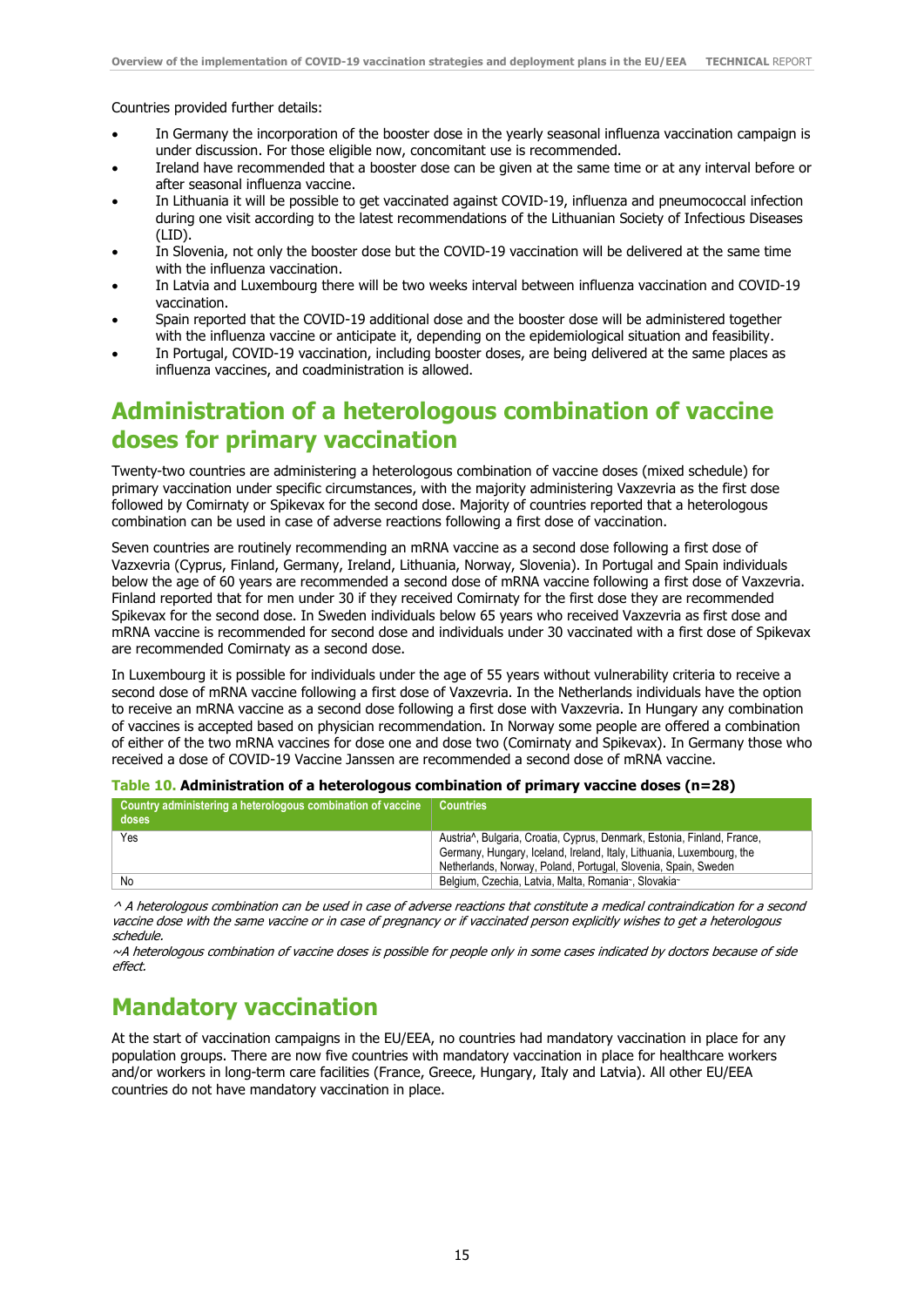#### **Table 11. Mandatory vaccination (n=30)**

| <b>Mandatory vaccination</b>                                            | <b>Countries</b>                                                       |
|-------------------------------------------------------------------------|------------------------------------------------------------------------|
| Yes, for healthcare workers and/or workers in long-term care facilities | France, Greece, Hungary*, Italy, Latvia <sup>~</sup>                   |
| No                                                                      | Austria, Belgium, Bulgaria, Croatia, Czechia, Cyprus Denmark, Estonia, |
|                                                                         | Finland, Iceland, Ireland, Germany, Liechtenstein, Lithuania,          |
|                                                                         | Luxembourg, Malta, the Netherlands, Norway, Poland, Portugal,          |
|                                                                         | Romania, Slovenia, Slovakia, Spain, Sweden                             |

\*In Hungary, COVID-19 vaccination is mandatory by legislation for healthcare workers. ~ In Latvia, From 15 November onwards, vaccination will be mandatory for employees and officials of state and local government institutions, educational staff, medical staff, security and rescue staff and prison staff and from 15 December onwards, vaccination will be mandatory for employees who work at particular workplaces of private institutions.

### **COVID-19 vaccination certificates**

All countries are using vaccination certificates for medical use, and the majority are also using them for travel. There are several responding countries who are also using vaccination certificates for access to specific places/events (e.g. restaurants, museums, concerts, etc.): Austria, Belgium, Bulgaria, Croatia, Cyprus, Estonia, Finland, Germany, Greece, Hungary, Ireland, Italy, Latvia, Lithuania, Luxembourg, Malta, the Netherlands, Portugal, Romania, Slovenia and Spain (officially in only one autonomous region). In Poland it is not obligatory to have a vaccination certificate to have access to specific places/events but for those that do have it, they are exempt from limitations.

## **Current challenges and good practice with vaccine rollout**

### **Vaccine uptake and acceptance**

With full vaccination uptake in the EU/EEA now reaching 64.8% in the total population and 76% among adults over 18 years, although with substantial differences among countries, the vaccination campaign has now slowed down in a number of countries. Some countries still have a low percentage of fully vaccinated people; for example, as of 7 November, in four countries (Bulgaria, Croatia, Romania and Slovakia) less than 60% of the population over 18 years is fully vaccinated and in five (Bulgaria, Croatia, Latvia, Romania and Slovakia ) less than 70% of elderly over 60 years have received a full vaccination. Having such a high number of unvaccinated people puts countries at higher risk from the rapidly increasing dominance of the Delta VOC, which is more transmissible than the wild type or other VOCs [55]. Many countries are now putting a lot of emphasis on the vaccination campaign to reach population groups and individuals that may be hesitant or resistant to vaccination and those individuals that are under-served, socially vulnerable, and/or face barriers to accessing vaccines due to geographical limitations or other reasons. Reaching these pockets of unvaccinated individuals is vital to increasing vaccination coverage and protection against severe disease, hospitalisations, and death. There is no one-size-fits all approach to increasing vaccination uptake in diverse populations, it is a complex issue, and the underlying reasons for lower uptake vary considerably among and within countries. Countries are using several different strategies to increase uptake in their populations.

### **Percentage of population who are not yet vaccinated but are willing, uncertain or not willing to get vaccinated**

There were thirteen countries that gave details on the percentage of their population who have not yet been vaccinated but are willing, uncertain or not willing to get vaccinated. Eight countries said that they did not have this information (Bulgaria, Croatia, Cyprus, Finland, Lithuania, Malta, Romania, Poland). Five countries reported that there are less than 10% of the population that have not yet been vaccinated and are not willing to get vaccinated (Germany, the Netherlands, Norway, Spain and Sweden), and four countries report that 10-30% of the population are not yet vaccinated and are not willing to get vaccinated (Belgium, Czechia, Estonia, Latvia) and Slovenia and Poland report that 31-60% of the population are not yet vaccinated and not willing to get vaccinated.

In Austria, current research (Austrian Corona Panel Project, September 2021) saw the situation among respondents of the survey on vaccination as follows: 75% vaccinated, one percent unvaccinated but willing, 8 percent hesitant, and 17 percent opposed to the vaccination. In Ireland, a vaccine tracker survey indicates that in late 2020, 73% of respondents said that they definitely/probably will get the COVID-19 vaccine. This rose to +90% as the months progressed [56].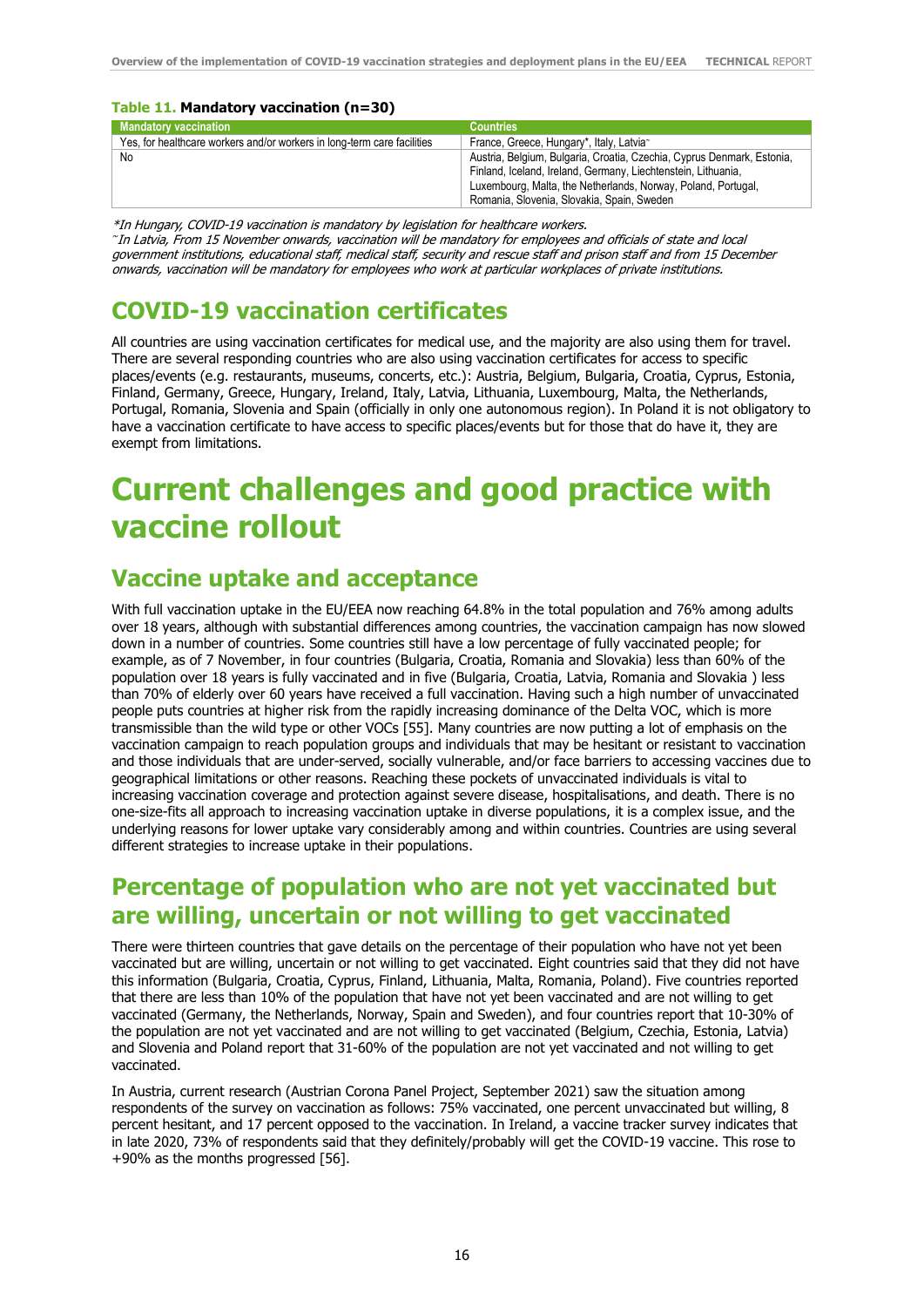#### **Table 12. Percentage of the population who have not yet been vaccinated but are willing, uncertain or not willing to get vaccinated (N=14)**

| <b>Countries</b>        | Percentage of the population that have<br>not yet been vaccinated but are willing<br>to get vaccinated | Percentage of the population that<br>have not yet been vaccinated and are<br>uncertain if they will get vaccinated | Percentage of the population that have<br>not yet been vaccinated and are not<br>willing to get vaccinated |
|-------------------------|--------------------------------------------------------------------------------------------------------|--------------------------------------------------------------------------------------------------------------------|------------------------------------------------------------------------------------------------------------|
| Belgium                 | 10-30%                                                                                                 |                                                                                                                    | 10-30%                                                                                                     |
| Czechia                 | 10-30%                                                                                                 | 10-30%                                                                                                             | 10-30%                                                                                                     |
| Estonia                 | 10-30%                                                                                                 | 10-30%                                                                                                             | 10-30%                                                                                                     |
| Germany [57]            | < 10%                                                                                                  | < 10%                                                                                                              | < 10%                                                                                                      |
| Hungary                 | $\overline{\phantom{0}}$                                                                               | 10-30%                                                                                                             | $\overline{\phantom{0}}$                                                                                   |
| Latvia <sup>[58]</sup>  | < 10%                                                                                                  | $< 10\%$                                                                                                           | 10-30%                                                                                                     |
| Luxembourg              |                                                                                                        | 10-30%                                                                                                             |                                                                                                            |
| The Netherlands<br>[59] | $<10\%$ *                                                                                              | $10\%**$                                                                                                           | $<10\%**$                                                                                                  |
| Poland                  | $\overline{\phantom{0}}$                                                                               |                                                                                                                    | 31-60%                                                                                                     |
| Portugal                | < 10%                                                                                                  | < 10%                                                                                                              |                                                                                                            |
| Slovenia                | -                                                                                                      |                                                                                                                    | 31-60%                                                                                                     |
| Spain                   | < 10%                                                                                                  | < 10%                                                                                                              | < 10%                                                                                                      |
| Norway                  | $\overline{\phantom{a}}$                                                                               | $\overline{\phantom{0}}$                                                                                           | < 10%                                                                                                      |
| Sweden                  | < 10%                                                                                                  | < 10%                                                                                                              | < 10%                                                                                                      |

\*Research of the RIVM shows that ~1,3% is willing or has made an appointment for COVID19-vaccination. \*\* 90% willingness for uptake for first vaccination (this percentage includes both the people that have taken a vaccination or that are willing to take vaccination). 10% not yet vaccinated and part of this will be due to hesitance. This percentage is possibly underestimated.

### **Vaccine hesitancy in any specific population or age group and for any specific vaccines in particular**

Several countries have observed that there is particular hesitancy towards the Vaxzevria vaccine (Austria, Belgium, Bulgaria, Croatia, Iceland, Lithuania, Malta, the Netherlands, Slovakia, Slovenia and Spain). In Belgium, there has been hesitancy due to misinformation about a link between vaccines and fertility issues in some cultural groups and among young people, and hesitancy with regards to viral-vector vaccines in older age groups in two of Belgium's three regions. In Finland, surveys show that 91–92% of the population would take or have taken the vaccine, however younger age groups are more critical towards vaccines than older age groups and 6– 11% of those under 30 years are to some degree hesitant to get vaccinated. In Lithuania, there is a population group that strongly refuses to be vaccinated. Spain reported that in general, vaccine hesitancy is very low and coverage in age group over 40 years is greater than 90% and in age group 12-39 years around 80% (where more hesitancy is observed).

## **Challenges in increasing vaccine uptake in different population groups**

### **Healthcare workers and LTCF facilities workers**

The majority of countries who responded to this question reported that they are not facing challenges to increase uptake in HCW and workers in LTCF. Belgium reported challenges with increasing uptake in HCW and six countries reported challenges to increase uptake in both HCW and workers in LTCF (Austria, Bulgaria, Croatia, Czechia, Finland, Slovenia).

#### **Table 13. Challenges with increasing vaccine uptake in HCW and/or workers in LTCF (n=21)**

| Facing challenges with increasing vaccine uptake in HCW and/or<br>workers in LTCF | <b>Countries</b>                                                                                                               |
|-----------------------------------------------------------------------------------|--------------------------------------------------------------------------------------------------------------------------------|
| No challenges to increase uptake in these groups                                  | Cyprus, Estonia, Germany, Hungary, Ireland, Latvia, Lithuania,<br>Luxembourg, Malta, the Netherlands, Portugal, Romania, Spain |
| Challenges to increase uptake in HCW                                              | Belaium                                                                                                                        |
| Challenges to increase uptake in both HCW and workers in LTCF                     | Austria, Bulgaria, Croatia, Czechia, Finland Slovenia, Sweden                                                                  |

Some countries provided additional information: Croatia reported that mandatory COVID certificates for healthcare and LTCF workers have been introduced. In Finland, COVID-19 outbreaks in nursing homes have demonstrated occasionally low vaccination rates among workers and according to current legislation, employers do not have the right to obtain information of the COVID-19 vaccination status of their employees. However, there are no signs that the coverage among HCWs is lower than in the general public. Slovenia would like to further increase vaccination coverage in these settings by emphasising the importance of vaccination against COVID-19. In Austria they report that skepticism among long-term care facility workers is a problematic factor.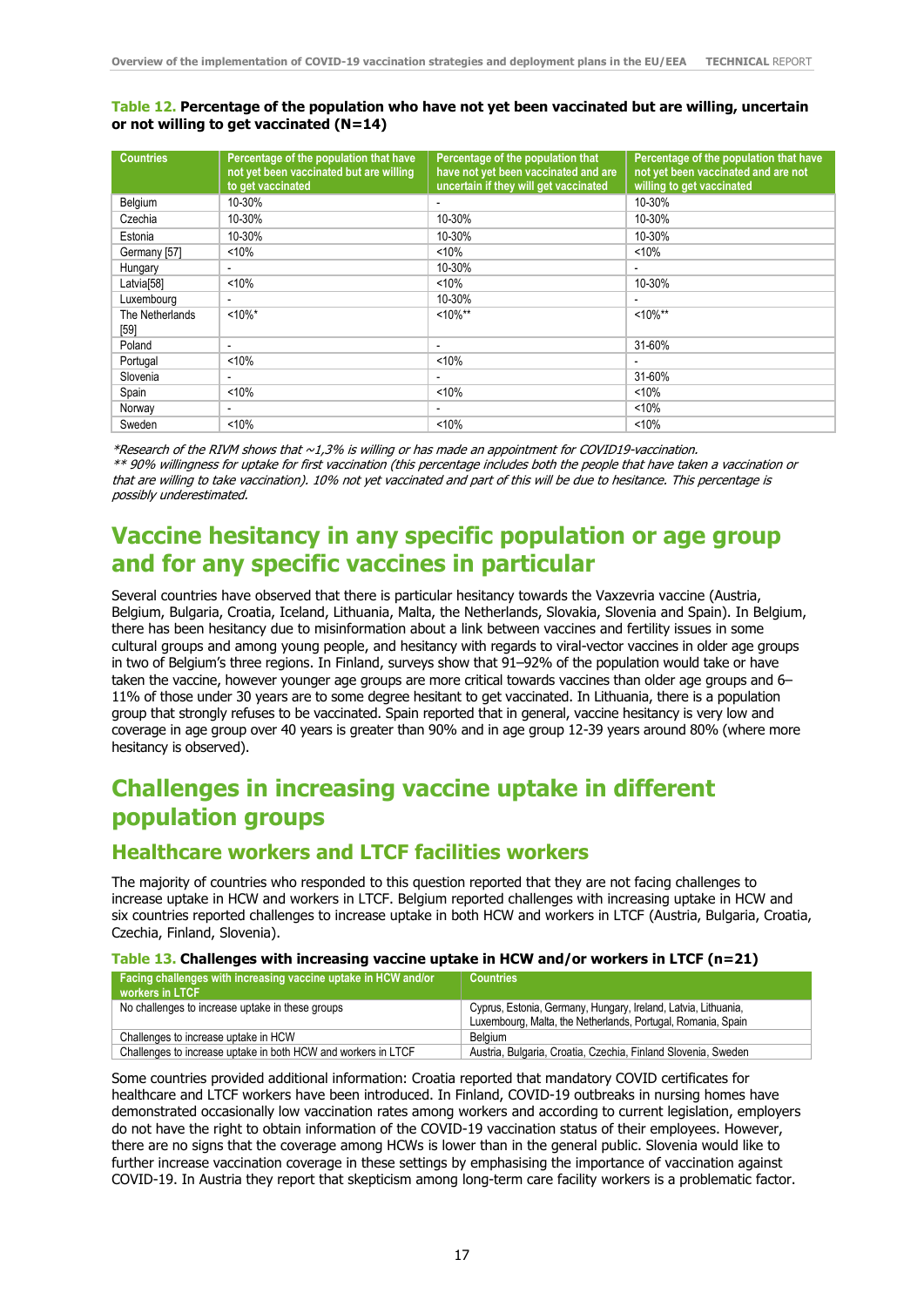### **Elderly population**

There are eight, out of 19 reporting countries, that report challenges to increase vaccine uptake in the elderly.

#### **Table 14. Challenges with increasing vaccine uptake in the elderly population (n=21)**

| Challenges with increasing vaccine uptake in the elderly population | Countries <b>a</b>                                                       |
|---------------------------------------------------------------------|--------------------------------------------------------------------------|
| No challenges to increase vaccine uptake in the elderly population  | Austria, Belgium, Croatia, Cyprus, Finland, Germany, Ireland,            |
|                                                                     | Luxembourg, Malta, Portugal, Romania, Spain, Sweden                      |
| Yes, facing challenges to increase vaccine uptake in the elderly    | Bulgaria, Czechia, Estonia, Hungary, Latvia, Lithuania, the Netherlands, |
| population                                                          | Slovenia                                                                 |

Some details about measures put in place in countries were reported. In Bulgaria, mobile vaccination places for disabled people and old people have been set up countrywide. In Estonia, vaccination uptake for those over 80 years old is lower than in those aged 50-79 years. In order to mitigate these challenges in Estonia, general practitioners are using a more personal approach with those in the 80+ age group, including personal phone calls and consultations. In addition, a nation-wide vaccination campaign led by general practitioners started on 27 October 2021. In Hungary, there are several measures introduced to increase vaccine uptake in those 65+ including direct consultation possibilities by family doctors and newly-graduated young physicians in their homes, easing registration requirements prior to vaccination and administration of the vaccine at easy-to-reach sites or at home. In Latvia, support is provided for physicians to increase their competence in answering questions about vaccination, especially to address hesitancy among elderly persons who either want 'to wait' or want to get a consultation from their physician. There is also involvement of municipalities in the consultations and in organising the vaccination rollout. In Lithuania, financial incentives for individuals 75+ years have been introduced and there is also enhanced communication and mobile teams in place.

### **Young people**

More than half of the 19 countries who responded to this question are having challenges with increasing vaccine uptake in young adults and adolescents.

#### **Table 15. Challenges with increasing vaccine uptake in young adults and adolescents (approx. 12- 35 years) (n=21)**

| Challenges with increasing vaccine uptake in the elderly population                  | <b>Countries</b>                                                                                                                                  |
|--------------------------------------------------------------------------------------|---------------------------------------------------------------------------------------------------------------------------------------------------|
| No challenges to increase vaccine uptake in young adults and<br>adolescents          | Belgium, Bulgaria, Ireland, Malta, Portugal, Romania                                                                                              |
| Yes, facing challenges to increase vaccine uptake in young adults and<br>adolescents | Austria, Croatia, Cyprus, Czechia, Estonia, Finland, Germany, Hungary,<br>Latvia, Lithuania, Luxembourg, the Netherlands, Slovenia, Spain, Sweden |

Austria reported that vaccination rates decrease in younger age groups and there is an ongoing public debate about the pros and cons of vaccinating children between the ages of 12 and 18. Targeted communication measures are being rolled out in order to enable both parents and young adults themselves to make informed choices. In Cyprus, they are having challenges of increasing uptake in the particular age group of 16-29 years. Estonia reported challenges related to vaccine hesitancy and a lack of understanding on why younger population have to be vaccinated. In addition, the younger population is mostly interested in vaccination with COVID-19 Vaccine Janssen as a one-dose vaccine. In Luxembourg, younger age groups seem to be more critical towards vaccination than older age groups. Slovenia report that young people are most concerned about the side effects of vaccination, the long-term impact of the vaccine on health and the safety of vaccines, leading to campaigns to inform the population about vaccines being intensified. In Sweden, a survey in September, before the start of vaccination for 12-15 years old showed high acceptance among guardians to vaccinate children aged 12–15 years.

Some measures countries have put in place to increase vaccination include media campaigns in Finland and increasing the possibility for people to be vaccinated, such as offering vaccination without a reservation. In Hungary the school vaccination campaign started before the new fall semester for children between 12-17 years. In Hungary, they have also started with specific communication adverts which are broadcasted widely in mass media with popular actors, sportspeople, celebrities, as well as known scientists. In Latvia they have started specific vaccination campaigns with the aim to increase vaccination uptake in the younger age groups and in Lithuania they have enhanced communication and have placed restrictions on unvaccinated individuals (such as mandatory testing) to try and increase vaccine uptake.

### **Socially vulnerable or underserved populations**

Countries indicated the different socially vulnerable populations with whom they are facing challenges with increasing uptake or access to vaccines, with the majority facing challenges with increasing uptake in ethnic minorities. Some countries consider that there are challenges with access and uptake in all the below mentioned socially vulnerable groups, but this remains unquantified.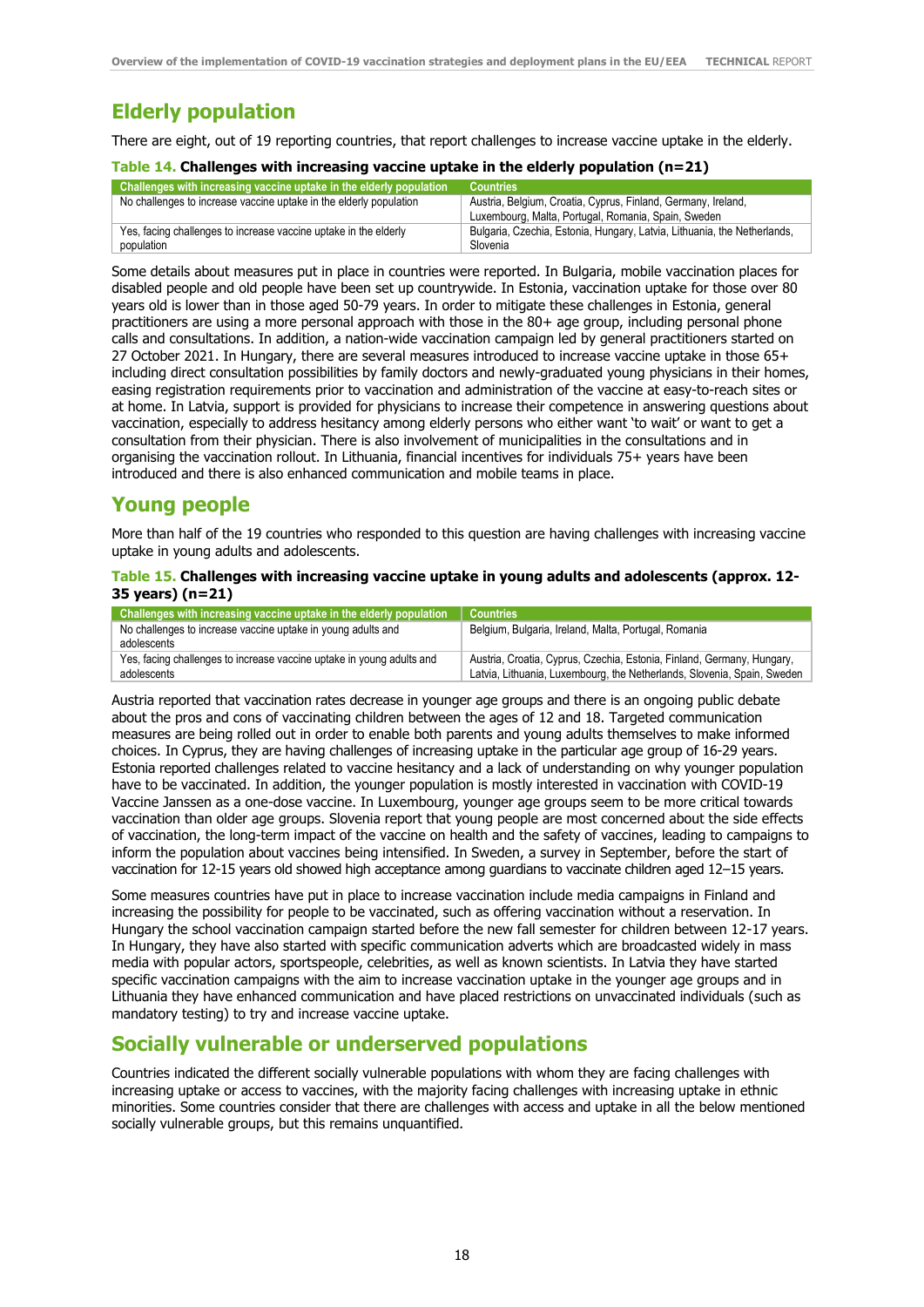#### **Table 16. Challenges with increasing vaccine uptake in socially vulnerable or underserved populations (n=15)**

| Main population groups facing challenges with increasing vaccine<br>uptake | <b>Countries</b>                                                    |
|----------------------------------------------------------------------------|---------------------------------------------------------------------|
| Ethnic minorities                                                          | Austria, Czechia, Finland, Hungary, Latvia, Malta, the Netherlands, |
|                                                                            | Sweden                                                              |
| Irregular migrants                                                         | Austria, Malta, Sweden                                              |
| People experiencing homelessness                                           | Austria, Malta                                                      |
| People with alcohol or drug dependence                                     | Austria, Malta                                                      |
| People with mobility issues                                                | Austria, Latvia                                                     |
| Prison populations                                                         | Latvia                                                              |
| Low socio-economic strata                                                  | Austria, Latvia, Malta, the Netherlands, Sweden                     |

Some countries provided further details: in Austria and Luxembourg in the course of the vaccination campaign rollout, a number of these groups were prioritised because of their vulnerability. Germany also reported that groups such as irregular migrants, people experiencing homelessness, people with (known) drug dependence issues, people with mobility issues, people with disabilities as well as prison populations have mostly been reached with vaccination. They are contacted via governmental or NGO groups or points of service. There is no specific data on LGBTI communities. Finland reported that based on vaccination register data there are observed differences in vaccine uptake based on mother tongue/country of birth and those who speak other than official languages/those not born in Finland have lower vaccine uptake compared to those speaking official languages/born in Finland (data on ethnicity per se is not registered in Finland). In Hungary there have been several actions taken to increase vaccine uptake in vulnerable and ethnic minority groups, such as installing mobile vaccination buses in rural areas (in disadvantaged regions). Poland reported that they do not have data available on this. Other groups that countries pointed out they are seeing challenges with increasing uptake include groups in the Netherlands with often a more general hesitance against government and governmental institutions; in Spain anti-vaccination groups and in Germany there is less than 10% of the population not willing to receive vaccination and who are not open to be persuaded.

## **Drivers of low vaccination**

A few countries described some of the drivers of low vaccination acceptance and uptake in different population groups. Many countries mention issues around mistrust, misinformation and low perception of risk in young people as some of the main drivers of low vaccination in different population groups.

- In Austria, current research (Austrian Corona Panel Project, September 2021) shows that 34 percent are concerned about possible side effects; 21 percent carry the opinion that the certified vaccines are not safe; 44 percent did not feel sufficiently informed about the mode of action of the vaccines; 65 percent see vaccination as self-protection with only 51 percent assuming that this contributes to the protection of others.
- In Cyprus they observe that there is mistrust and a low perception of risk in younger age groups.
- Estonia reported that the main issues are related to vaccine hesitancy, mainly mistrust about vaccine safety. In addition, misinformation about vaccine efficacy and low risk perception are challenging.
- Hungary reported that they are unaware of any study conducted to reveal the drivers of low vaccination acceptance and uptake in the population or in any specific group of the population. However, based on their experience they assume that misinformation and low perception of the risk of infection could be key factors. Major access issues in vaccine availability have not been observed.
- In Latvia, for the elderly, minorities and low socioeconomic population groups in society, there is misinformation and mistrust about the safety of vaccines and a low perception of risk.
- Lithuania reported that according to empirical data, there is a distrust of COVID-19 vaccines and there are many rumours and false information spread on the internet. To try and counter this, vaccination promotion measures are being implemented, and the COVID-19 certificate is widely used in Lithuania.
- The Netherlands reported that some of the drivers of low vaccination acceptance and uptake in some groups is due to low perception of risk, doubt about long-term effects/side effects, trust in government in general, misinformation or not enough information.
- Spain reported a low perception of risk in young people, access issues in some socially vulnerable groups (such as seasonal agricultural workers) and mistrust in anti-vaccination groups.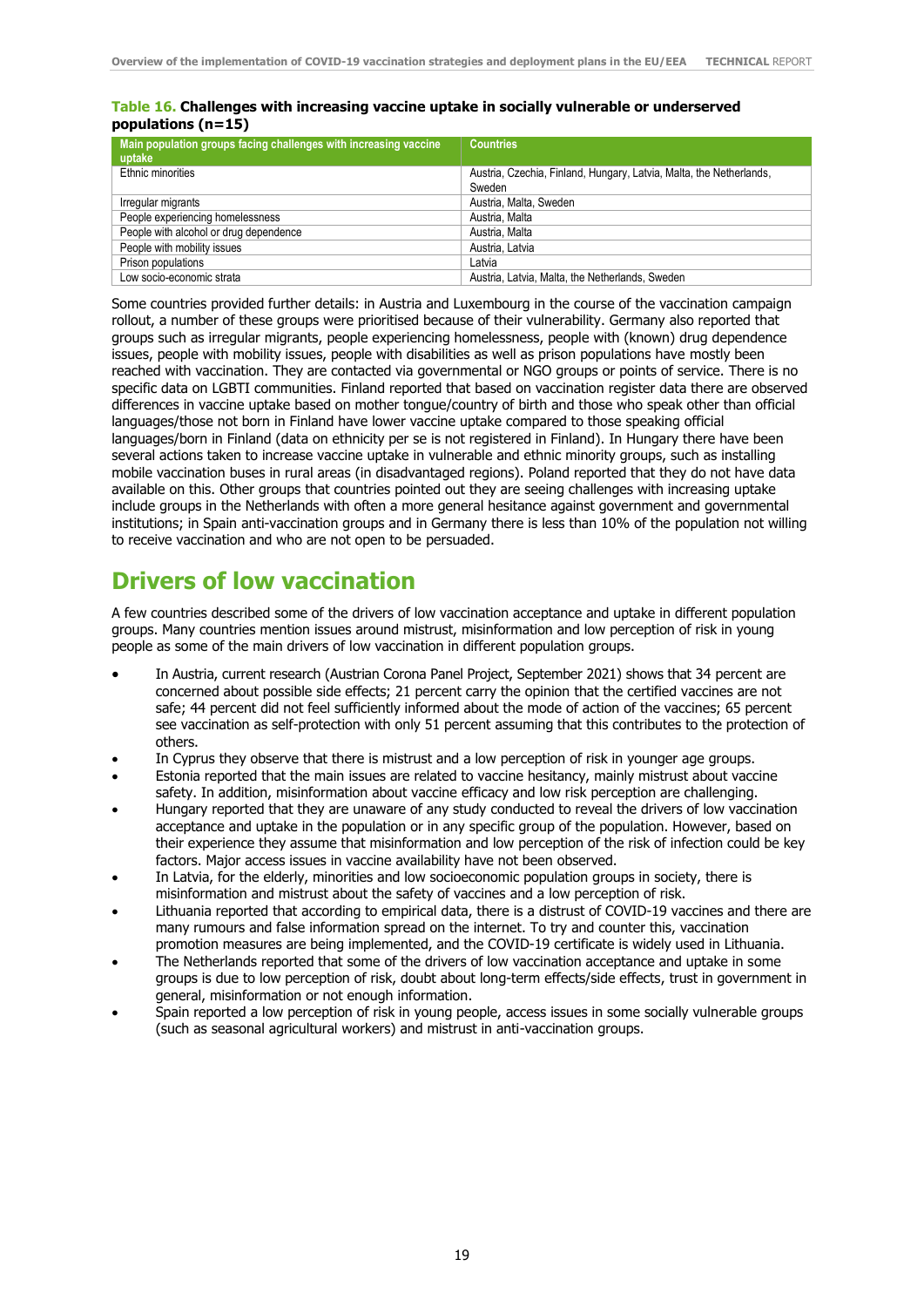- In Germany, according to the results from a survey on repeated cross-sectional monitoring of knowledge, risk perception, protective behaviour and trust during the current COVID-19 outbreak [57], people who hesitate to get vaccinated tend to rely on others, tend to look for a lot of information for and against the decision and weigh up the risks heavily. They also consider the vaccination to be a little less safe and have less of the feeling of being able to return to normal by vaccinating as well as being able to have more contacts or of making a contribution to combating the pandemic with the vaccination. People who completely refuse to get vaccinated (compared to vaccinated people) have stronger safety concerns and consider vaccination unnecessary as COVID-19 poses no threat to them. In contrast to other unvaccinated persons, practical barriers do not play a role. They have less of the feeling of being able to return to normal through vaccination and of being able to have more contact with others.
- Romania reported that they need to improve their communication and to make sure that all the information on COVID-19 vaccination is available to all population groups.
- In Slovenia there is distrust around vaccine safety and a low perception of risk of COVID-19 in young people.
- In Sweden low vaccination coverage is associated with age (fewer vaccinated amongst young adults), income and education (fewer vaccinated amongst those with low income and education), country of birth (fewer vaccinated amongst people born outside Sweden) and pregnancy (fewer vaccinated amongst pregnant women).
- Poland reported that there are no data available about this.

### **Strategies and measures in place for increasing vaccine uptake and acceptance**

Countries are putting in place a number of strategies and measures to increase vaccine uptake and acceptance in certain population groups. The majority of countries are using mobile and pop-up vaccination teams and clinics, followed by targeted communication strategies, other outreach initiatives, and intersectoral partnerships for community-based interventions.

#### **Table 17. Strategies and measures do you have in place or plan to put in place for increasing vaccine uptake and acceptance (n=23)**

| Strategies in place for increasing vaccine uptake and<br>acceptance | <b>Countries</b>                                                                                                                                                                          |
|---------------------------------------------------------------------|-------------------------------------------------------------------------------------------------------------------------------------------------------------------------------------------|
| Mobile and pop-up vaccination teams/clinics                         | Austria, Belgium, Bulgaria, Croatia, Cyprus, Czechia, Finland, Germany,<br>Iceland, Latvia, Lithuania, Luxembourg, the Netherlands, Poland, Portugal,<br>Romania, Slovenia, Spain, Sweden |
| Targeted communication strategies                                   | Austria, Belgium, Czechia, Estonia, Finland, Germany, Hungary, Latvia,<br>Lithuania, the Netherlands, Poland, Portugal, Spain, Norway, Slovenia,<br>Sweden                                |
| Outreach initiatives                                                | Austria, Belgium, Cyprus, Czechia, Estonia, Finland, Germany, Iceland,<br>Latvia, Lithuania, Luxembourg, Malta, the Netherlands, Poland, Portugal,<br>Spain, Sweden                       |
| Intersectoral partnerships for community-based interventions        | Austria, Bulgaria, Czechia, Finland, Germany, Latvia, Lithuania, Malta, the<br>Netherlands, Poland, Portugal, Slovenia, Spain, Sweden                                                     |
| Community participation in service delivery                         | Austria, Czechia, Finland, Germany, Latvia, Lithuania, Malta, the Netherlands,<br>Portugal, Slovenia, Spain, Sweden                                                                       |
| Social media campaigns                                              | Austria, Belgium, Croatia, Czechia, Estonia, Germany, Ireland, Latvia,<br>Lithuania, Poland, Portugal, Romania, Slovenia, Sweden                                                          |
| Working with community or faith leaders                             | Belgium, Germany, The Netherlands, Portugal, Slovenia, Sweden                                                                                                                             |
| Incentive schemes (eq vouchers or lottery)                          | The Netherlands, Poland, Romania                                                                                                                                                          |
| Mandatory vaccination                                               | Latvia                                                                                                                                                                                    |

A few countries provided information on some of the specific strategies or good practices that they have found to be effective in increasing uptake in certain population groups.

- Cyprus reported that press-releases and communication form the Ministry of Health have helped as well as the introduction of the Mandatory Safe Pass (obtained from proof of completed vaccination or of previous infection or of negative PCR/RAT test) for all public places which has been an effective measure.
- In Hungary, mandatory vaccination for health care workers and other workers in the healthcare system has been introduced.
- Ireland reported social media campaigns as an effective strategy.
- Latvia reported that for increasing uptake in the elderly, collaboration with municipalities and social services, mobile and pop-up vaccination teams, motivational programme for physicians have all been effective measures. For increasing uptake in minority groups in Latvia they report that collaboration with media, newspapers and activities on social media have been effective.
- In Lithuania, a good practice has been implementing mobile vaccination teams to reach people.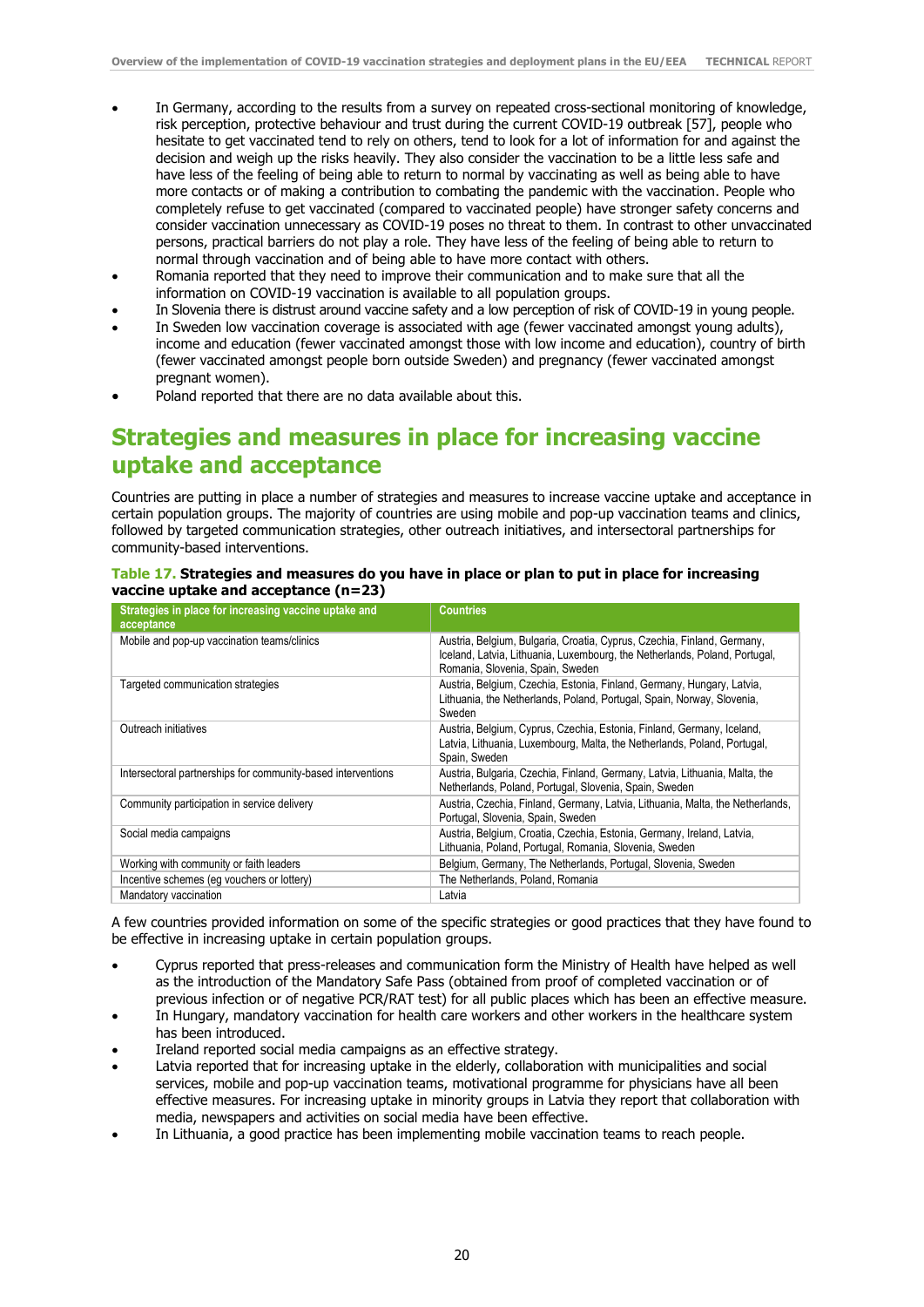- The Netherlands reported that vaccine ambassadors (key persons in specific communities), pop-up locations or locations where many people pass by (such as the railway) or where target groups are located (such as hospitals) or locations in regions where vaccine uptake is low, also recommendations from providers to vaccinate; vaccinations without appointments; campaigns focused on target groups (such as youngsters and pregnant women) have all been effective.
- Poland reported that communication campaigns in the media were implemented to increase vaccination acceptance and uptake in certain population groups.
- Romania reported that interest in vaccination increased for a short period of time after the adoption of the decree that all employees and users of services or activities (with a few exceptions) must meet the condition of being vaccinated, recovered from COVID-19 or have a negative test result for COVID-19.
- In Slovenia, they have observed that interest in vaccination has increased after the adoption of the decree that all employees and users of services or activities in Slovenia (with a few exceptions) must meet the condition of being vaccinated, recovered from COVID-19 or have negative test result for COVID-19.
- Spain reported that social institutions (such as NGOs etc.) participation in service delivery and outreach initiatives have been effective strategies to increase uptake.
- In Finland, measures are undertaken to improve vaccine uptake among persons of migrant origin by the Finnish Institute for Health and Welfare (THL) and the local authorities. There is emphasis on collaboration between health authorities and NGOs, as well as key community representatives/influencers. Community participation is carried out through these collaborations, e.g. through encouraging key representatives to raise the issue among the community, such as talks at the mosques, in social media, radio and TV in specific language groups.
- In Austria, target group-oriented communication plays a major role. In addition to the 'Austria vaccinates' campaign, which has a broad impact in informing the public and providing comprehensive information about vaccination options, the Ministry of Health focuses on specific stakeholder communication and knowledge transfer. In the course of a comprehensive stakeholder analysis, relevant groups were addressed individually and clustered according to their communication needs. Among others, senior citizens' associations, associations for the disabled, care and nursing institutions, family associations, associations/associations for work with children & youth, educators, cultural associations and associations for migrant target groups (Turkish, Romanian, BKS, ...), etc. The exchange with these is also important in order to ascertain additional information needs. Materials are prepared in the communication of the house according to the target group. In particular, great attention has been and will be paid to materials in different languages. The maxim is to communicate honestly, transparently, comprehensibly and as promptly as possible. For example, various videos have been produced by experts and the minister, which are spoken or subtitled in several languages. The multilingual vaccination appeal by Federal Minister Mückstein was a particularly great success [60]. To counter the flood of misinformation, the Ministry of Health continuously posts facts about corona vaccination on the website as well as the Ministry's social media channels. Likewise, folders and fact sheets on various topics have been created that can be forwarded or simply printed out and posted. In addition, there have been online Q&A sessions with experts from the Ministry of Health and continuous exchange with multipliers. In addition to active targetgroup-specific communication, individual inquiries from citizens are answered on an ongoing basis.
	- In Sweden, actions are being taken in a variety of languages such as a national telephone line, fact sheets and films, as well as collaboration with the Agency for support to religious communities-SST to disseminate information and capture needs.

### **Monitoring the scale-up and impact of different strategies to increase vaccination uptake in different population groups**

Some countries outlined how they assess the impact of the different strategies used to increase vaccination uptake. Eight countries conduct regular surveys on the willingness to be vaccinated in the population (Belgium, Estonia, Finland, Germany, Latvia, the Netherlands, Norway, and Spain). Austria and the Netherlands said that they monitor the effect that pop-up vaccination locations have on vaccine uptake. The majority of countries responded that they are regularly monitoring vaccination uptake in different population groups (Cyprus, Estonia, Finland, France, Hungary, Latvia, Liechtenstein, Lithuania, the Netherlands Portugal, Slovenia, Sweden, and Spain).

### **Limitations of the information collected in this report**

The information presented in this report is not exhaustive. Some countries have not responded to the vaccine questions collected via the ISAA report, in addition there were different response rates from countries to the questions from week to week. Countries will continue to adapt strategies and plans as the rollout continues, and this report provides an overview of the progress at a particular time.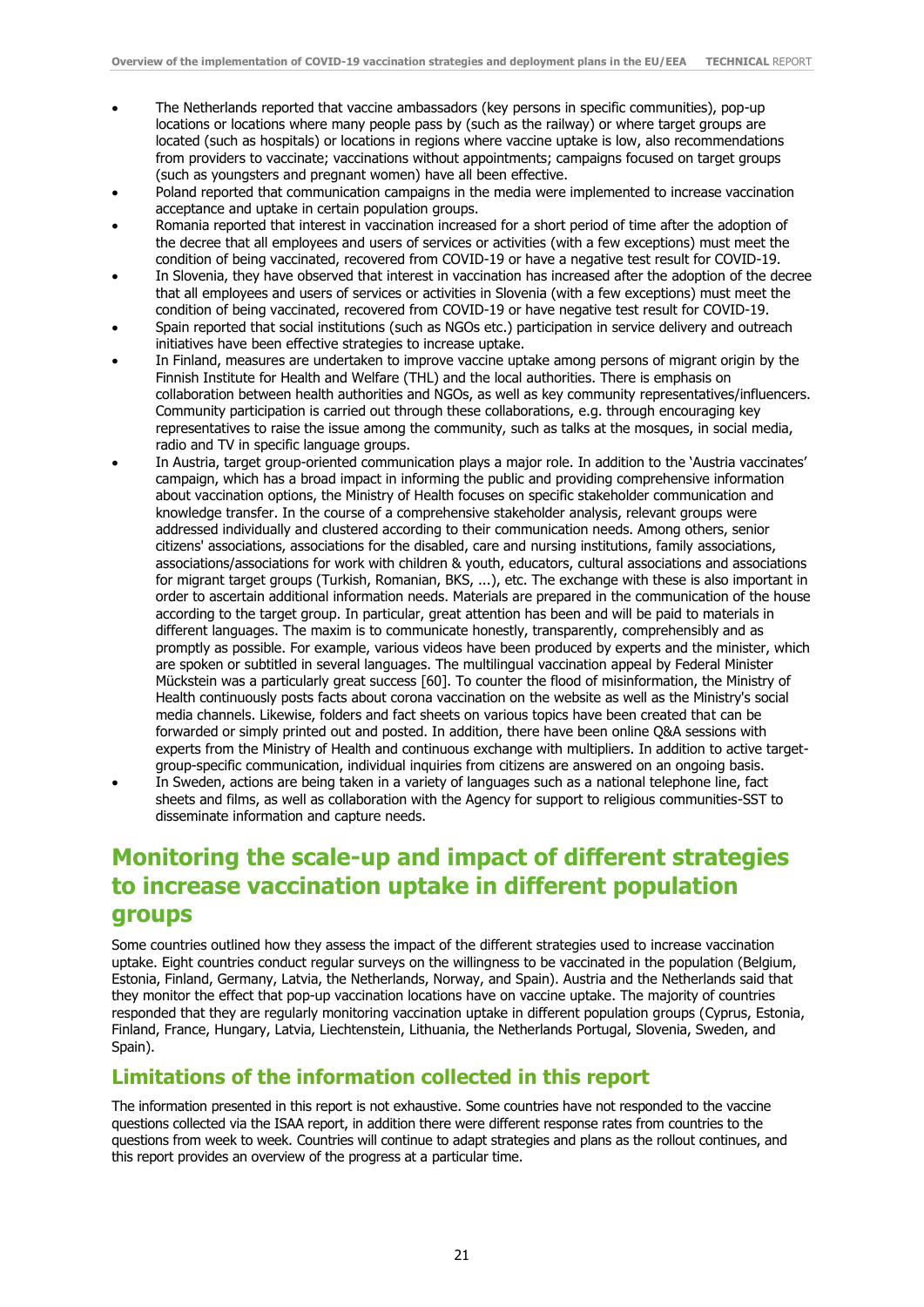# **Conclusions**

The COVID-19 vaccine rollout has continued to progress over the last months. As of 7 November 2021, the cumulative uptake of full vaccination reached 64.8% in the total population (range: 22.5-81.2%) and 76% among adults (range: 27-92.4%) (30 reporting countries) and 16 countries have already administered the full vaccination course to more than 80% of the population aged 60 years and above.

All 30 EU/EEA countries have opened vaccination to individuals 12-year-olds and over and all EU/EEA countries are recommending additional vaccine doses for immunocompromised individuals, and 28 countries are also recommended booster doses, in particular for residents of LTCF, older age groups and healthcare workers. These recommendations for booster doses will continue to be adapted as evidence evolves on duration of protection of the vaccines against different outcomes and against the Delta variant.

Although the uptake of full vaccination in the total population in the EU/EEA has substantially increased, there continues to be differences of vaccination uptake among countries and at subnational level, where pockets of geographic areas or population groups with low uptake persist, including in countries that have reached high levels of vaccination coverage overall.

Low vaccination uptake means that reaching all eligible people with a primary vaccination series is critical, especially in the older age groups and with the dominance of the Delta VOC and the associated increase of transmissibility and virulence. In addition, with the emerging evidence that vaccine effectiveness may decrease with time and that current vaccines may be less effective against the Delta VOC, consideration could also be given to provide vulnerable individuals with a booster dose [20]. Closing any COVID-19 vaccination gaps in vulnerable populations and healthcare workers before the winter months is also critical to mitigate the risks to healthcare systems, which may be impacted by influenza and other respiratory viruses, in addition to SARS-CoV-2, as the winter season approaches, posing the risk of further increasing the demand for care [55].

To increase vaccination coverage, it will be key to address inequalities in access to COVID-19 vaccination in different population groups. It is also important to understand the factors that determine low vaccine uptake in some population groups, including issues around vaccine acceptance and access so that targeted, contextspecific and effective interventions can be developed. A number of countries reported challenges with reaching and increasing uptake in population groups such as the elderly, under-served/socially vulnerable individuals, young people, and in some cases healthcare workers and LTCF workers. Countries reported adopting a range of strategies to reach individuals and population groups with low vaccination uptake and have tried to adapt the different measures based on the drivers behind low uptake, such as access, misinformation, distrust, or a lack of clear and suitably adapted information. Some of these strategies included: mobile and pop-up vaccination teams/clinics; targeted communication strategies; outreach initiatives and intersectoral partnerships for community-based interventions. Some countries have also introduced incentives to be vaccinated, while others have mandatory vaccination for healthcare workers.

In order to expand the vaccine rollout, it will be especially important to continuously monitor vaccine uptake and associated social determinants to understand where and in which population groups and communities the immunity gap persists. A successful COVID-19 vaccination programme can only be built on an understanding of, and a proper response to individuals' and communities' beliefs, concerns and expectations regarding the vaccine and the disease. The '5Cs' model – Confidence, Constraints, Complacency, Calculation, and Collective responsibility – can be used as a framework for understanding these concerns and designing strategies to facilitate COVID-19 vaccination acceptance and uptake. The '5Cs' model is outlined in a recently published ECDC report on 'Facilitating COVID-19 vaccination acceptance and uptake in the EU/EEA' [61]. There is also a need to evaluate strategies on their effectiveness and to ensure enough flexibility to change course if it is found that a particular strategy is not working. The extent and characteristics of unvaccinated individuals will play a major role in the future dynamic of the pandemic and it should be monitored to inform vaccination strategies.

The rapid and effective administration of full vaccination is critical to reduce hospitalisations, deaths, and viral circulation in the community, as well as to protect against any emerging variants. Risk communication activities should clearly and consistently stress the important role that existing COVID-19 and influenza vaccines play in protecting people against severe disease. Messaging should also highlight the fact that although many countries have relaxed public health measures in recent months, maintaining hygiene measures and avoidance of unnecessary physical crowding remains prudent.

### **Contributing ECDC experts (in alphabetical order)**

Silvia Funke, Nathalie Nicolay, Kate Olsson, Lucia Pastore Celentano, Giovanni Ravasi, Karin Wilbe Ramsay.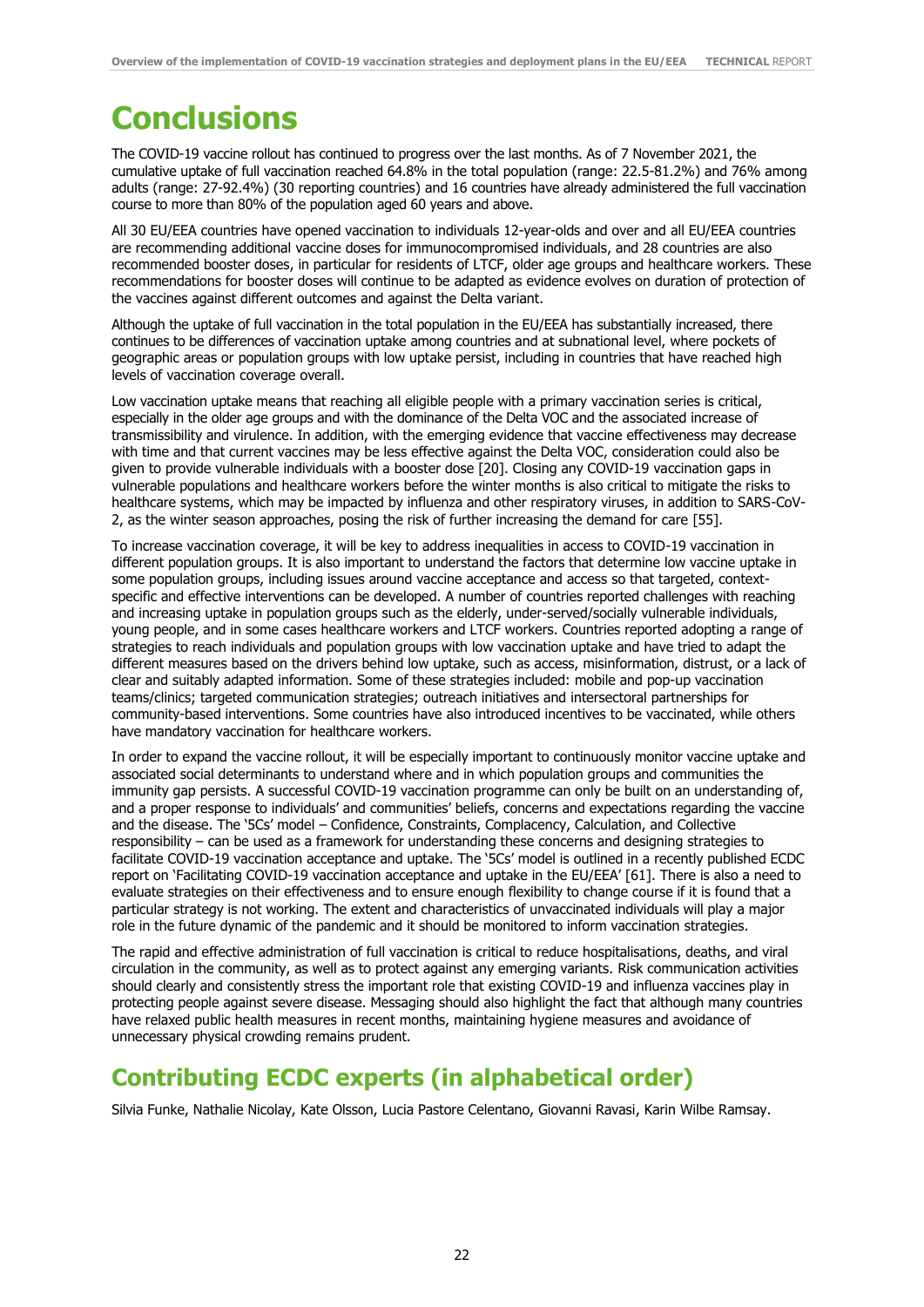## **Acknowledgements**

Ingrid Keller, Dirk Meusel, Danila Pietersz and Katherine Poole Lehnhoff from the European Commission Directorate-General for Health and Food Safety coordinated the sending of questions via the ISAA to Member State representatives and provided summary reports of the results. We would like to thank the IPCR Member State representatives for responding to the ISAA report questions and the HSC Members for providing validation of the data included in the report.

## **Disclaimer**

All data published in this report are correct to the best of our knowledge at the time of publication.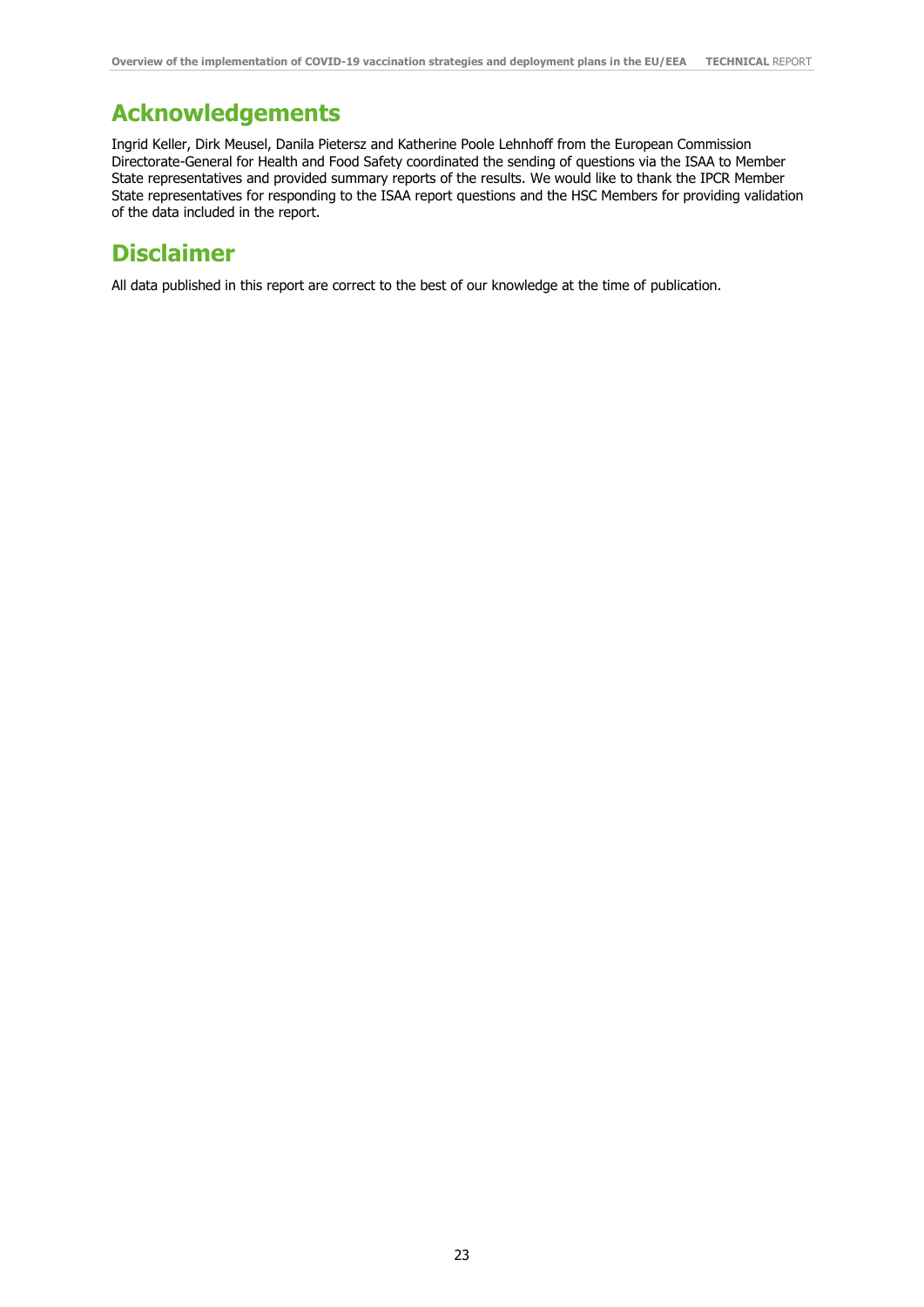## **References**

- 1. European Centre for Disease Prevention and Control. Overview of COVID-19 vaccination strategies and vaccine deployment plans in the EU/EEA and the UK. 2 December 2020. ECDC: Stockholm; 2020. Available at: <https://www.ecdc.europa.eu/en/publications-data/overview-current-eu-eea-uk-plans-covid-19-vaccines>
- 2. European Centre for Disease Prevention and Control. Overview of the implementation of COVID-19 vaccination strategies and vaccine deployment plans in the EU/EEA. 1 February 2021. ECDC: Stockholm; 2021. 2021. Available at: [https://www.ecdc.europa.eu/en/publications-data/overview-implementation-covid-19-vaccination-strategies-and](https://www.ecdc.europa.eu/en/publications-data/overview-implementation-covid-19-vaccination-strategies-and-vaccine-deployment)[vaccine-deployment](https://www.ecdc.europa.eu/en/publications-data/overview-implementation-covid-19-vaccination-strategies-and-vaccine-deployment)
- 3. European Centre for Disease Prevention and Control. Overview of the implementation of COVID-19 vaccination strategies and vaccine deployment plans in the EU/EEA – 29 March 2021. ECDC: Stockholm; 2021 Available at: [https://www.ecdc.europa.eu/sites/default/files/documents/Overview-implementation-COVID-19-vaccination-strategies](https://www.ecdc.europa.eu/sites/default/files/documents/Overview-implementation-COVID-19-vaccination-strategies-vaccine-deployment-plans.pdf)[vaccine-deployment-plans.pdf](https://www.ecdc.europa.eu/sites/default/files/documents/Overview-implementation-COVID-19-vaccination-strategies-vaccine-deployment-plans.pdf)
- 4. European Centre for Disease Prevention and Control. Overview of the implementation of COVID-19 vaccination strategies and deployment plans in the EU/EEA – 6 May 2021. ECDC: Stockholm; 2021. Available at: [https://www.ecdc.europa.eu/en/publications-data/overview-implementation-covid-19-vaccination-strategies-and](https://www.ecdc.europa.eu/en/publications-data/overview-implementation-covid-19-vaccination-strategies-and-vaccine-deployment)[vaccine-deployment](https://www.ecdc.europa.eu/en/publications-data/overview-implementation-covid-19-vaccination-strategies-and-vaccine-deployment)
- 5. European Centre for Disease Prevention and Control. Overview of COVID-19 vaccination strategies and vaccine deployment plans in the EU/EEA - 14 June. ECDC: Stockholm; 2021. Available at: [https://www.ecdc.europa.eu/sites/default/files/documents/Overview-of-the-implementation-of-COVID-19-vaccination](https://www.ecdc.europa.eu/sites/default/files/documents/Overview-of-the-implementation-of-COVID-19-vaccination-strategies-and-deployment-plans-14-June-2021.pdf)[strategies-and-deployment-plans-14-June-2021.pdf](https://www.ecdc.europa.eu/sites/default/files/documents/Overview-of-the-implementation-of-COVID-19-vaccination-strategies-and-deployment-plans-14-June-2021.pdf)
- 6. European Centre for Disease Prevention and Control. Overview of the implementation of COVID-19 vaccination strategies and vaccine deployment plans in the EU/EEA – 23 September 2021. ECDC: Stockholm; 2021. Available at: [https://www.ecdc.europa.eu/sites/default/files/documents/Overview-of-the-implementation-of-COVID-19-vaccination](https://www.ecdc.europa.eu/sites/default/files/documents/Overview-of-the-implementation-of-COVID-19-vaccination-strategies-and-deployment-plans-23-Sep-2021.pdf)[strategies-and-deployment-plans-23-Sep-2021.pdf](https://www.ecdc.europa.eu/sites/default/files/documents/Overview-of-the-implementation-of-COVID-19-vaccination-strategies-and-deployment-plans-23-Sep-2021.pdf)
- 7. European Council Council of the European Union. The Council's response to crises (IPCR). Available at: <https://www.consilium.europa.eu/en/policies/ipcr-response-to-crises/>
- 8. The Council of the European Union. COUNCIL IMPLEMENTING DECISION (EU) 2018/1993 of 11 December 2018 on the EU Integrated Political Crisis Response Arrangements. 11 December 2018. Available at: [https://eur-lex.europa.eu/legal](https://eur-lex.europa.eu/legal-content/EN/TXT/PDF/?uri=CELEX:32018D1993&qid=1583154099617&from=EN)[content/EN/TXT/PDF/?uri=CELEX:32018D1993&qid=1583154099617&from=EN](https://eur-lex.europa.eu/legal-content/EN/TXT/PDF/?uri=CELEX:32018D1993&qid=1583154099617&from=EN)
- 9. European Centre for Disease Prevention and Control. The COVID-19 Vaccine Tracker 2021. Available at: [https://qap.ecdc.europa.eu/public/extensions/COVID-19/vaccine-tracker.html#uptake-tab](https://qap.ecdc.europa.eu/public/extensions/COVID-19/vaccine-tracker.html%23uptake-tab)
- 10. European Centre for Disease Prevention and Control. COVID-19 Vaccine rollout overview, weekly report. Available at: [http://covid19-country-overviews.ecdc.europa.eu/#5\\_EUEEA:\\_vaccination\\_against\\_COVID-19](http://covid19-country-overviews.ecdc.europa.eu/#5_EUEEA:_vaccination_against_COVID-19)
- 11. Angyal A, Stephanie L, Shona M, Rebecca P, Adam H, Tom T, et al. T-Cell and Antibody Responses to First BNT162b2 Vaccine Dose in Previously SARS-CoV-2-Infected and Infection-Naive UK Healthcare Workers: A Multicentre, Prospective, Observational Cohort Study. Preprints with The Lancet. 25 March 2021. Available at: [https://papers.ssrn.com/sol3/papers.cfm?abstract\\_id=3812375](https://papers.ssrn.com/sol3/papers.cfm?abstract_id=3812375)
- 12. Krammer F, Srivastava K, Alshammary H, Amoako AA, Awawda MH, Beach KF, et al. Antibody Responses in Seropositive Persons after a Single Dose of SARS-CoV-2 mRNA Vaccine. New England Journal of Medicine. 2021;384(14):1372-4. Available at:<https://www.nejm.org/doi/full/10.1056/NEJMc2101667>
- 13. Reynolds CJ, Pade C, Gibbons JM, Butler DK, Otter AD, Menacho K, et al. Prior SARS-CoV-2 infection rescues B and T cell responses to variants after first vaccine dose. Science. 2021:eabh1282. Available at: <https://science.sciencemag.org/content/sci/early/2021/04/29/science.abh1282.full.pdf>
- 14. Gokhan T, Tara L, Maria K, Panagiota S, David B, Nayandeep K, et al. Profile of Humoral and Cellular Immune Responses to Single BNT162b2 or ChAdOx1 Vaccine in Residents and Staff Within Residential Care Homes (VIVALDI Study). Preprints with The Lancet. 4 May 2021. Available at: [https://papers.ssrn.com/sol3/papers.cfm?abstract\\_id=3839453](https://papers.ssrn.com/sol3/papers.cfm?abstract_id=3839453)
- 15. European Centre for Disease Prevention and Control. Partial COVID-19 vaccination, vaccination following SARS-CoV-2 infection and heterologous vaccination schedule: summary of evidence. 22 July 2021. ECDC: Stockholm; 2021.
- 16. Folkhälsomyndigheten. The use of the Modern vaccine against covid-19 is paused for anyone born in 1991 or later. 2021. Available at[: https://www.folkhalsomyndigheten.se/nyheter-och-press/nyhetsarkiv/2021/oktober/anvandningen](https://www.folkhalsomyndigheten.se/nyheter-och-press/nyhetsarkiv/2021/oktober/anvandningen-av-modernas-vaccin-mot-covid-19-pausas-for-alla-som-ar-fodda-1991-och-senare/)[av-modernas-vaccin-mot-covid-19-pausas-for-alla-som-ar-fodda-1991-och-senare/](https://www.folkhalsomyndigheten.se/nyheter-och-press/nyhetsarkiv/2021/oktober/anvandningen-av-modernas-vaccin-mot-covid-19-pausas-for-alla-som-ar-fodda-1991-och-senare/)
- 17. Finnish Institute for Health and Welfare. THL issues instructions that men under 30 years of age should only be offered the Comirnaty coronavirus vaccine. 2021. Available at: [https://thl.fi/en/web/thlfi-en/-/thl-issues-instructions-that-men](https://thl.fi/en/web/thlfi-en/-/thl-issues-instructions-that-men-under-30-years-of-age-should-only-be-offered-the-comirnaty-coronavirus-vaccine)[under-30-years-of-age-should-only-be-offered-the-comirnaty-coronavirus-vaccine](https://thl.fi/en/web/thlfi-en/-/thl-issues-instructions-that-men-under-30-years-of-age-should-only-be-offered-the-comirnaty-coronavirus-vaccine)
- 18. Norwegian Institute of Public Health. Myocarditis in boys and young men can occur more often after the Spikevax vaccine from Moderna. 2021. Available at: [https://www.fhi.no/en/news/2021/myocarditis-in-boys-and-young-men-can](https://www.fhi.no/en/news/2021/myocarditis-in-boys-and-young-men-can-occur-more-often-after-the-spikevax-v/)[occur-more-often-after-the-spikevax-v/](https://www.fhi.no/en/news/2021/myocarditis-in-boys-and-young-men-can-occur-more-often-after-the-spikevax-v/)
- 19. Haute Authorité de Santé. Covid-19: la HAS précise la place de Spikevax® dans la stratégie vaccinale. 2021. Available at[: https://www.has-sante.fr/jcms/p\\_3297260/en/covid-19-la-has-precise-la-place-de-spikevax-dans-la-strategie](https://www.has-sante.fr/jcms/p_3297260/en/covid-19-la-has-precise-la-place-de-spikevax-dans-la-strategie-vaccinale?portal=p_3058934&userLang=en)[vaccinale?portal=p\\_3058934&userLang=en](https://www.has-sante.fr/jcms/p_3297260/en/covid-19-la-has-precise-la-place-de-spikevax-dans-la-strategie-vaccinale?portal=p_3058934&userLang=en)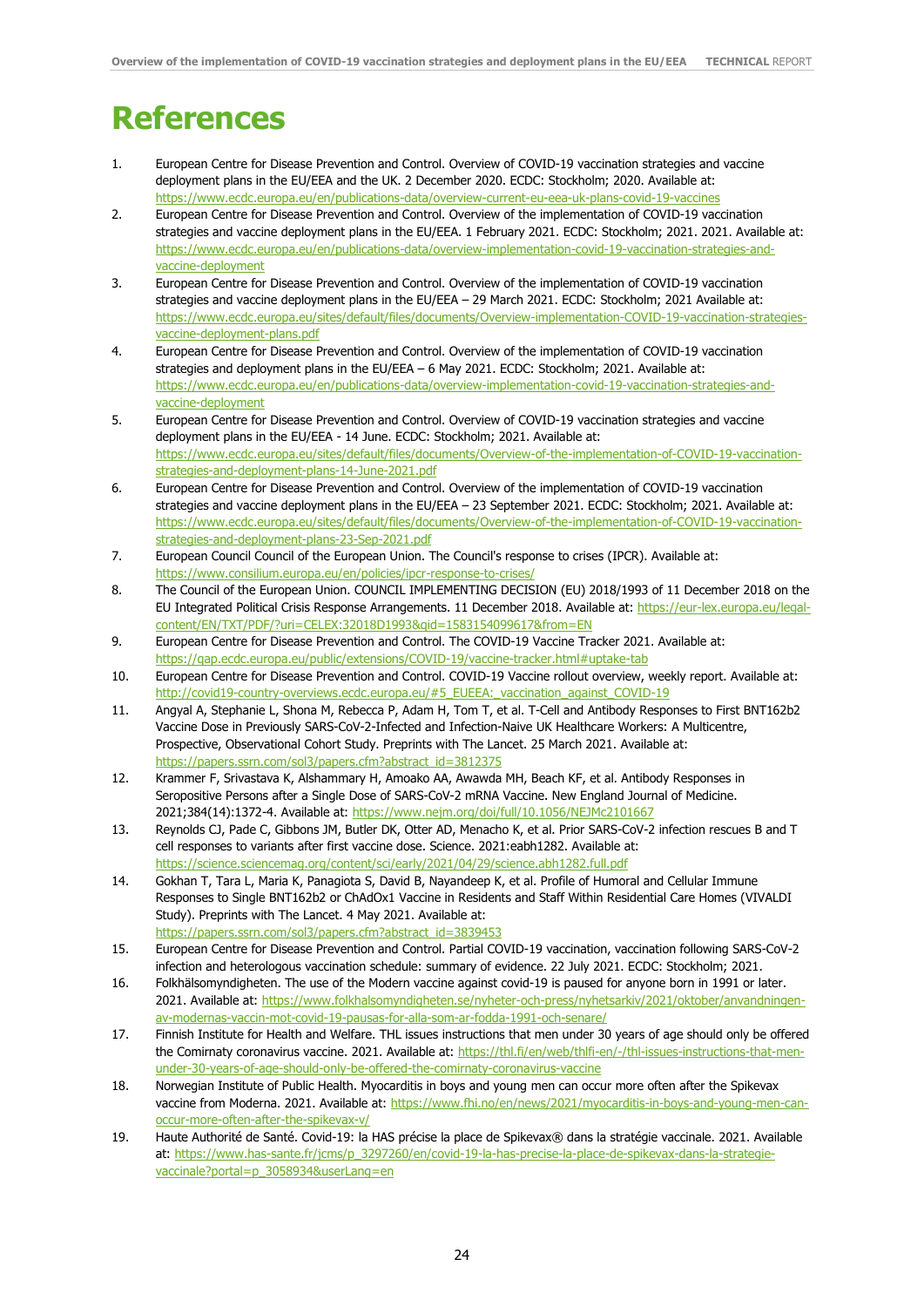- 20. European Centre for Disease Prevention and Control. Interim public health considerations for the provision of additional COVID-19 vaccine doses, 1 September 2021. ECDC: Stockholm; 2021. Available at: [https://www.ecdc.europa.eu/sites/default/files/documents/Interim-public-health-considerations-for-the-provision-of](https://www.ecdc.europa.eu/sites/default/files/documents/Interim-public-health-considerations-for-the-provision-of-additional-COVID-19-vaccine-doses.pdf)[additional-COVID-19-vaccine-doses.pdf](https://www.ecdc.europa.eu/sites/default/files/documents/Interim-public-health-considerations-for-the-provision-of-additional-COVID-19-vaccine-doses.pdf)
- 21. European Medicines Agency. Comirnaty and Spikevax: EMA recommendations on extra doses and boosters. 2021. Available at:<https://www.ema.europa.eu/en/news/comirnaty-spikevax-ema-recommendations-extra-doses-boosters>
- 22. European Medicines Agency. Spikevax: EMA recommendation on booster. 2021. Available at: <https://www.ema.europa.eu/en/news/spikevax-ema-recommendation-booster>
- 23. Bundesministerium für Soziales G, Pflege und Konsumentenschutz (BMSGPK) COVID-19-Impfungen: Anwendungsempfehlungen des Nationalen Impfgremiums Version 5.2, Stand: 15.10.2021. 2021. Available at: [https://www.sozialministerium.at/dam/jcr:e97737e7-ca32-43f6-948b-727b8188980f/COVID-19-](https://www.sozialministerium.at/dam/jcr:e97737e7-ca32-43f6-948b-727b8188980f/COVID-19-Impfungen_Anwendungsempfehlungen_des_Nationalen_Impfgremiums_5.2_(Stand_15.10.2021).pdf) Impfungen\_Anwendungsempfehlungen\_des\_Nationalen\_Impfgremiums\_5.2 (Stand\_15.10.2021).pdf
- 24. Santé publique SdlCaeE. La Conférence interministérielle (CIM) Santé publique a décidé aujourd'hui de préciser et organiser la vaccination « booster ». 2021. Available at: <https://www.health.belgium.be/fr/news/cim-sante-publique-16>
- 25. Unified Information Portal Bulgaria. Guidelines for administering an additional or booster dose of COVID-19 vaccine are provided by the Expert Advisory Board on Immunoprophylaxis Surveillance. 2021. Available at: [https://coronavirus.bg/bg/news/2513#](https://coronavirus.bg/bg/news/2513)
- 26. Croatian Institute for Public Health. Preporuke za primjenu treće doze u imunokompromitiranih osoba i docjepljivanje protiv bolesti COVID-19. 2021. Available at: [https://www.hzjz.hr/wp-content/uploads/2020/03/Preporuke-za-primjenu](https://www.hzjz.hr/wp-content/uploads/2020/03/Preporuke-za-primjenu-tre%C4%87e-doze-u-imunokompromitiranih-osoba-i-docjepljivanje-protiv-bolesti-COVID-19.pdf)[tre%C4%87e-doze-u-imunokompromitiranih-osoba-i-docjepljivanje-protiv-bolesti-COVID-19.pdf](https://www.hzjz.hr/wp-content/uploads/2020/03/Preporuke-za-primjenu-tre%C4%87e-doze-u-imunokompromitiranih-osoba-i-docjepljivanje-protiv-bolesti-COVID-19.pdf)
- 27. Republic of Cyprus Ministry of Health. Vaccination procedure with 3rd dose for specific groups of the population. 2021. Available at: [https://www.pio.gov.cy/coronavirus/uploads/06092021\\_vaccination3doseEN.pdf](https://www.pio.gov.cy/coronavirus/uploads/06092021_vaccination3doseEN.pdf)
- 28. The Ministry of Health of the Czech Republic. Decision Palackého náměstí 375/4,128 01 Praha 2. 2021. Available at: [https://www.mzcr.cz/wp-content/uploads/2021/09/Rozhodnuti-o-docasnem-povoleni-pouziti-registrovanych-lecivych](https://www.mzcr.cz/wp-content/uploads/2021/09/Rozhodnuti-o-docasnem-povoleni-pouziti-registrovanych-lecivych-pripravku-Comirnaty-a-Spikevax-posilovaci-davka.pdf)[pripravku-Comirnaty-a-Spikevax-posilovaci-davka.pdf](https://www.mzcr.cz/wp-content/uploads/2021/09/Rozhodnuti-o-docasnem-povoleni-pouziti-registrovanych-lecivych-pripravku-Comirnaty-a-Spikevax-posilovaci-davka.pdf)
- 29. Danish Health Authority. The Danish Health Authority presents plan for revaccination. 2021. Available at: <https://www.sst.dk/en/English/News/2021/The-Danish-Health-Authority-presents-plan-for-revaccination>
- 30. Sotsiallministeerium. Tõhustusdoose hakatakse kuue kuu möödumisel pakkuma ka tervishoiu-, sotsiaal- ja haridusvaldkonna töötajatele. 2021. Available at: [https://www.sm.ee/et/uudised/tohustusdoose-hakatakse-kuue-kuu](https://www.sm.ee/et/uudised/tohustusdoose-hakatakse-kuue-kuu-moodumisel-pakkuma-ka-tervishoiu-sotsiaal-ja)[moodumisel-pakkuma-ka-tervishoiu-sotsiaal-ja](https://www.sm.ee/et/uudised/tohustusdoose-hakatakse-kuue-kuu-moodumisel-pakkuma-ka-tervishoiu-sotsiaal-ja)
- 31. Terveyden ja hyvinvoinnin laitos. Kolmas koronarokoteannos. Available at: [https://thl.fi/fi/web/infektiotaudit-ja](https://thl.fi/fi/web/infektiotaudit-ja-rokotukset/rokotteet-a-o/koronavirusrokotteet-eli-covid-19-rokotteet-ohjeita-ammattilaisille/kolmas-koronarokoteannos)[rokotukset/rokotteet-a-o/koronavirusrokotteet-eli-covid-19-rokotteet-ohjeita-ammattilaisille/kolmas-koronarokoteannos](https://thl.fi/fi/web/infektiotaudit-ja-rokotukset/rokotteet-a-o/koronavirusrokotteet-eli-covid-19-rokotteet-ohjeita-ammattilaisille/kolmas-koronarokoteannos)
- 32. Direction de l'information légale et administrative (Premier ministre). Vaccin contre le Covid-19: qui est concerné par la 3e dose de rappel? 2021. Available at: <https://www.service-public.fr/particuliers/actualites/A15120?lang=en>
- 33. German Federal Ministry of Health. Who is offered a booster vaccination? Available at: <https://www.bundesgesundheitsministerium.de/coronavirus/faq-covid-19-impfung.html>
- 34. Briefing by the President of the National Vaccination Committee Maria Theodoridou and the Secretary General Primary Health Care Mario Themistocleous. Third dose of vaccine. Duration of protection and side effects. 2021. Available at: <http://www.odigostoupoliti.eu/triti-dosi-emvoliou-diarkeia-prostasias-kai-parenergeies/>
- 35. Hungary Ministry of Health. Hungary is the first where an appointment can be made for the third vaccination. 2021. Available at: [https://koronavirus.gov.hu/cikkek/magyarorszag-az-elso-ahol-mar-harmadik-oltasra-lehet-idopontot](https://koronavirus.gov.hu/cikkek/magyarorszag-az-elso-ahol-mar-harmadik-oltasra-lehet-idopontot-foglalni)[foglalni](https://koronavirus.gov.hu/cikkek/magyarorszag-az-elso-ahol-mar-harmadik-oltasra-lehet-idopontot-foglalni)
- 36. Iceland Directorate of Health. Booster vaccinations for COVID-19. 2021. Available at: [https://www.landlaeknir.is/um](https://www.landlaeknir.is/um-embaettid/greinar/grein/item47460/booster-vaccinations-for-covid-19-)[embaettid/greinar/grein/item47460/booster-vaccinations-for-covid-19-](https://www.landlaeknir.is/um-embaettid/greinar/grein/item47460/booster-vaccinations-for-covid-19-)
- 37. Ireland Health Service Executive. COVID-19 Vaccine Bulletin 32 & 35. Available at: <https://www.hse.ie/eng/health/immunisation/hcpinfo/covid19vaccineinfo4hps/bulletin/bulletin32.pdf> <https://www.hse.ie/eng/health/immunisation/hcpinfo/covid19vaccineinfo4hps/bulletin/bulletin35.pdf>
- 38. Ireland Department of Health. Minister for Health announces updates to Ireland's COVID-19 Vaccination Programme 2 November 2021. Available at: [https://www.gov.ie/en/press-release/64bbd-minister-for-health-announces-updates-to](https://www.gov.ie/en/press-release/64bbd-minister-for-health-announces-updates-to-irelands-covid-19-vaccination-programme/)[irelands-covid-19-vaccination-programme/#](https://www.gov.ie/en/press-release/64bbd-minister-for-health-announces-updates-to-irelands-covid-19-vaccination-programme/)
- 39. Ministero della Salute. OGGETTO: avvio della somministrazione di dosi "booster" nell'ambito della campagna di vaccinazione anti SARS-CoV-2/COVID-19. 2021. Available at: <https://www.trovanorme.salute.gov.it/norme/renderNormsanPdf?anno=2021&codLeg=82953&parte=1%20&serie=null>
- 40. Latvia National Council for Immunization. 2021. Available at: <https://www.vm.gov.lv/lv/media/7250/download> <https://www.vm.gov.lv/lv/media/7467/download>
- 41. Federal Office of Public Health FOPH. Coronavirus: Vaccination. Available at: [https://www.bag.admin.ch/bag/en/home/krankheiten/ausbrueche-epidemien-pandemien/aktuelle-ausbrueche](https://www.bag.admin.ch/bag/en/home/krankheiten/ausbrueche-epidemien-pandemien/aktuelle-ausbrueche-epidemien/novel-cov/impfen.html#-1386562885)[epidemien/novel-cov/impfen.html#-1386562885](https://www.bag.admin.ch/bag/en/home/krankheiten/ausbrueche-epidemien-pandemien/aktuelle-ausbrueche-epidemien/novel-cov/impfen.html#-1386562885)
- 42. Minister of Health of the Republic of Lithuania. Regarding the approval of the description of the procedure for the organization of COVID-19 disease (coronavirus infection) vaccine purchased from the state budget at the expense of vaccination of the population. 2021. Available at: [https://e](https://e-seimas.lrs.lt/portal/legalAct/lt/TAD/f735b430469711ebb394e1efb98d3e67/asr)[seimas.lrs.lt/portal/legalAct/lt/TAD/f735b430469711ebb394e1efb98d3e67/asr](https://e-seimas.lrs.lt/portal/legalAct/lt/TAD/f735b430469711ebb394e1efb98d3e67/asr)